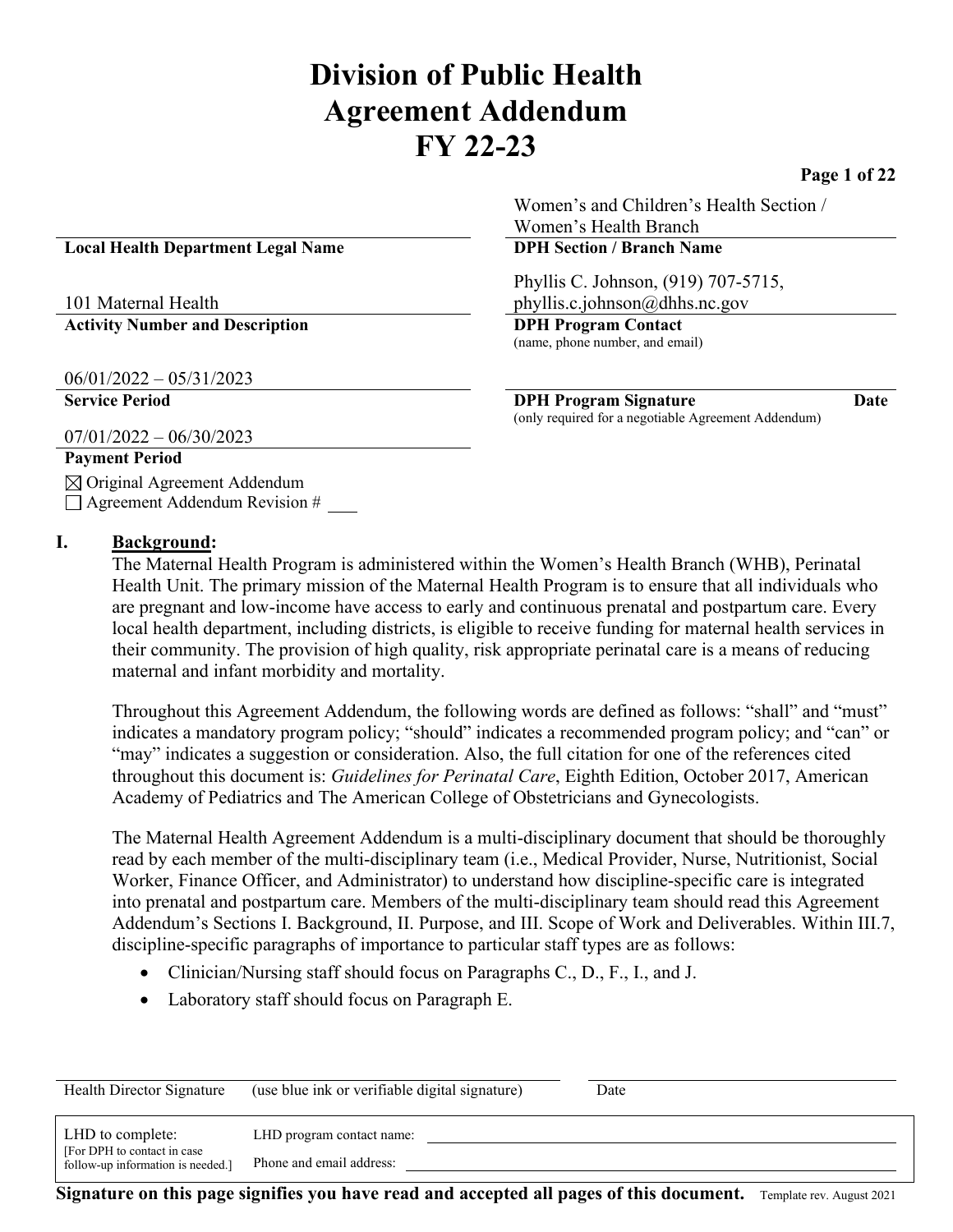- Nutrition staff should focus on Paragraph G.
- Social Work staff should focus on Paragraph H.
- Finance Officer should focus on the Agreement Addendum's Attachment A, and
- Appropriate designated local health staff should complete the Agreement Addendum's Attachment B.

#### **II. Purpose:**

This Agreement Addendum assures that local health departments provide access to early and continuous prenatal and postpartum care for individuals who are pregnant and low-income in North Carolina (NC). Prenatal care services include screenings, counseling and referrals for psychosocial and nutrition problems; behavioral health intervention; and Care Management for High-Risk Pregnancies (CMHRP). In addition, local health departments will work to enhance public education and community awareness regarding risk prevention and reduction strategies.

#### **III. Scope of Work and Deliverables:**

The Activity 101 Maternal Health Agreement Addendum requires further negotiation between the Women's Health Branch (WHB) and the Local Health Department.

For this Agreement Addendum, the Local Health Department shall complete the Maternal Health Patients and Physicians Contact table (Attachment B) and return it with the signed and dated Agreement Addendum. In addition, a detailed budget must be submitted, as described below in Paragraph 1, with instructions provided in Attachment A.

The information provided by the Local Health Department will be reviewed by the WHB. When the WHB representative and the Local Health Department reach an agreement on the information contained in these Sections and the Detailed Budget, the WHB representative will sign the Agreement Addendum to execute it.

1. **Detailed Budget** (Instructions provided in Attachment A)

A detailed budget must be emailed to Phyllis.C.Johnson@dhhs.nc.gov to document how the Local Health Department intends to expend funds awarded for FY23. **The budget must equal funds allocated to the Local Health Department**. (Refer to the FY 22-23 Activity 101 Budgetary Estimate, included with this Agreement Addendum, for the total funding allocation.) List only activities that are not Medicaid reimbursable. Billable items may include, but are not limited to Community Education, Patient Transportation, Staff Time, Equipment, Incentives, and Staff Development. (Staff Development must be prorated to percent of staff time assigned to Maternal Health Clinic).

#### 2. **Maternal Health Patients and Physicians Contact** (Attachment B)

Include on Attachment B the number of unduplicated patients to be served and the estimated percentage of those patients that will be uninsured. Local Health Department-Health Service analysis (LHD-HSA) service data or compatible reporting system as of August 31, 2023, will provide the documentation to substantiate services that the Local Health Department has provided for this FY23 Agreement Addendum. Please also provide the names, specialties, and contact information (telephone, email) for all providers who approve or sign off on maternal health clinic protocols at your facility.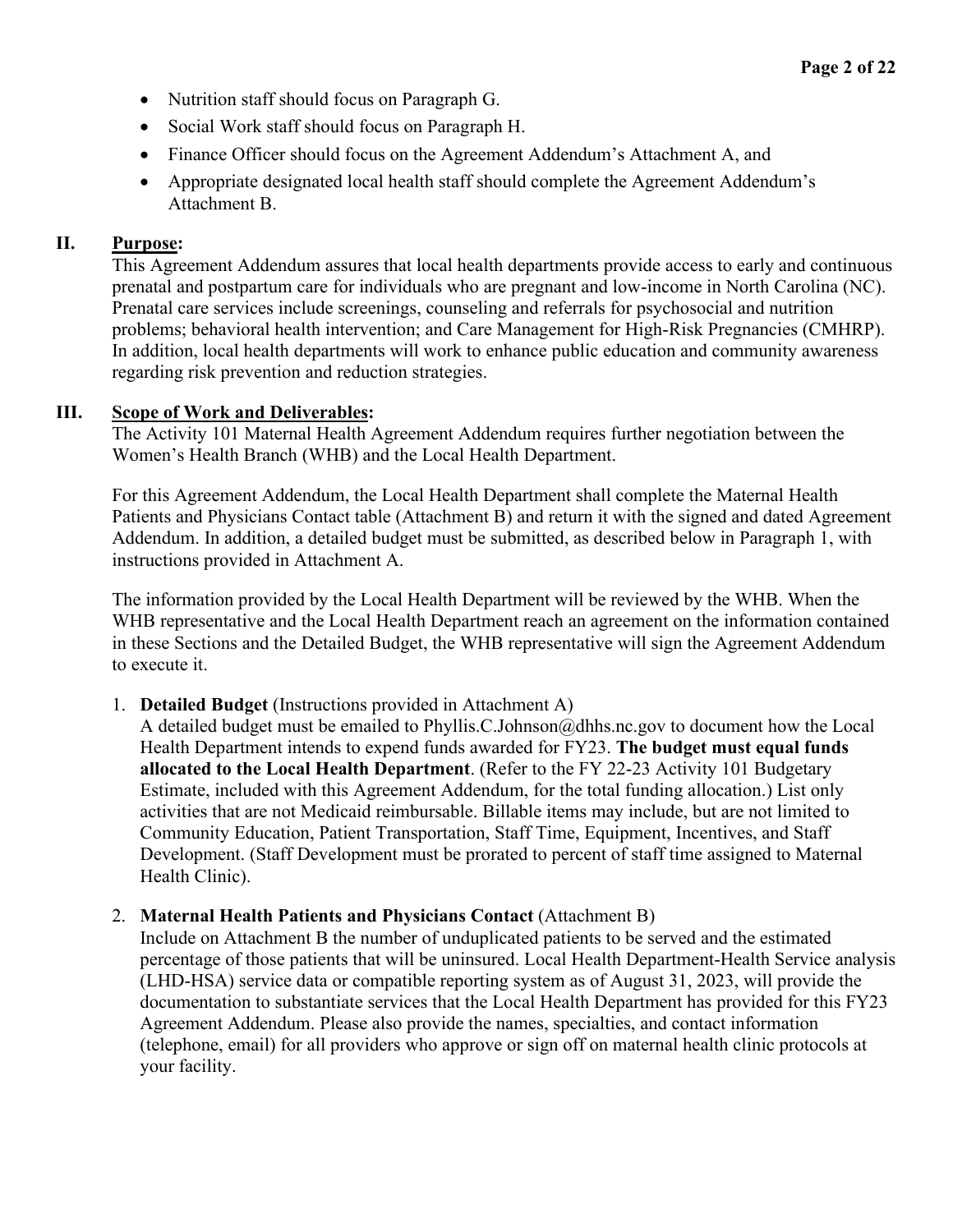3. The Local Health Department shall demonstrate compliance with the NC Administrative Rules 10A NCAC 46.0205(a) and the Title V Maternal and Child Health Block Grant funds for the provision of Maternal Health Services.

NC Administrative Rules (10A NCAC 46.0205) require assurances for the provision of selected maternal health services. Each local health department must "provide, contract for the provision of, or certify the availability of maternal health services for all individuals within the jurisdiction of the local health department." In addition, agencies supported by state Title V Maternal and Child Health Block Grant funds are required to provide access to maternal services and referral for primary care services as appropriate.

- 4. The Local Health Department shall demonstrate compliance with the NC Administrative Rules (10A NCAC 43B .0109) on client and third-party fees:
	- a. If a local provider imposes any charges on clients for maternal and child health services, such charges:
		- 1. Will be applied according to a public schedule of charges
		- 2. Will not be imposed on low-income individuals or their families
		- 3. Will be adjusted to reflect the income, resources, and family size of the individual receiving the services.
	- b. If client fees are charged, providers must make reasonable efforts to collect from third-party payors.
	- c. Client and third-party fees collected by the local provider for the provision of maternal and child health services must be used, upon approval of the program, to expand, maintain, or enhance these services. No person shall be denied services because of an inability to pay.
- 5. The Local Health Department shall ensure the provision of the following, whether they provide prenatal care or not:
	- a. Provide pregnancy testing and referral as appropriate.
	- b. Ensure ongoing prenatal care to all pregnant women through one or more of the following mechanisms:
		- 1. Provision of prenatal services (10A NCAC 46.0205 B (i)(ii)(iii))
		- 2. Referral to other health care providers.
- 6. If the Local Health Department is not providing routine periodic prenatal care as evidenced in Local Health Department-Health Service Analysis (LHD-HSA) data and program review audit, but is instead assuring these services, the Local Health Department shall submit the following documents:
	- a. A copy of all Memoranda of Understanding (MOUs) with local health care providers which have been executed within the last three years and which are still in effect. Each of these MOUs must document how these services are provided and mention the time frame that the MOU is in effect. The health director must provide a letter with each MOU stating *either* that the MOU will be effective for the duration of this Agreement Addendum *or*, if the MOU is to end before May 31, 2023, that the LHD will enter into another MOU with the local health care provider before the MOU ends.
		- 1. The MOU with the assurance provider must contain information that stipulates that patients at or below 100% of the Federal Poverty Level will not be charged for prenatal services by the assurance provider. There should also be a sliding fee scale schedule or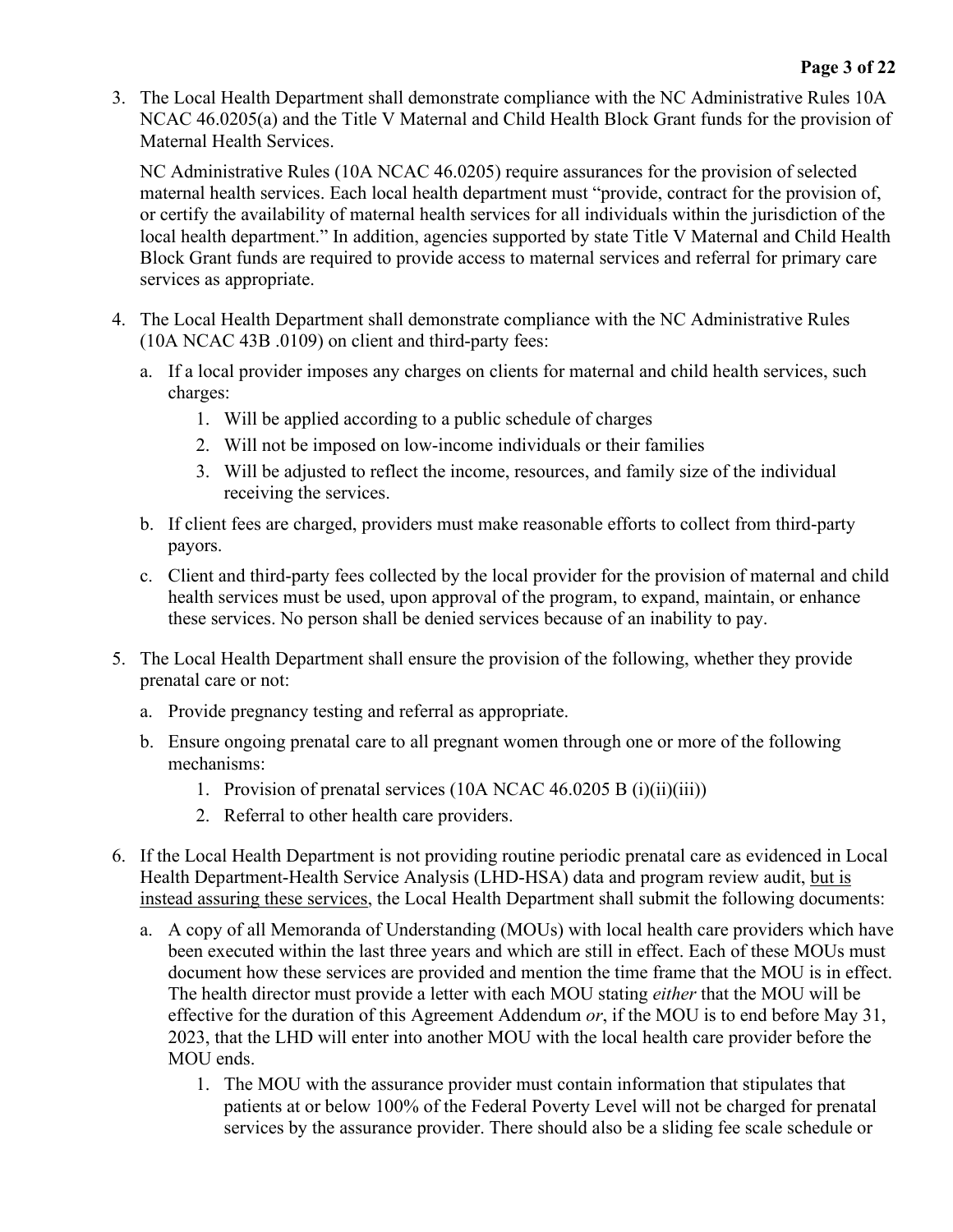other fee schedule included in or attached to the MOU to show how other uninsured patients will be charged for services by the assurance provider.

- 2. Visit the following website under Maternal Health Assurance Plan for MOU samples and the "Guidance for Local Health Department Assurance of Maternal Health Services": [https://whb.ncpublichealth.com/provpart/agreement-addenda.htm.](https://whb.ncpublichealth.com/provpart/agreement-addenda.htm)
- 7. The Local Health Department shall:

#### **A. General Services**

- A1 Obtain informed consent (receipt of patient signature) for prenatal services. (ACOG Committee Opinion, No. 819, February 2021)
- A2 Provide data on the demographics and number of patients served reporting through the state's Local Health Department-Health Service Analysis (LHD-HSA) and/or a compatible data system.
- A3 Provide or make referrals for nutrition consultation (see Section G Nutrition Services), education on infant feeding, childbirth and parenting education for families. These referrals must be documented in the Maternal Health record for patients receiving prenatal care. The Local Health Department that provides childbirth education to Medicaid enrollees and bills to Medicaid or provides to non-Medicaid patients as part of their use of Healthy Mothers, Healthy Children funding must provide these services in accordance with the NC Medicaid Clinical Coverage Policies. *(NC Medicaid Clinical Coverage Policy 1M-2, Childbirth Education)* Childbirth education activities not being billed to Medicaid or funded through Healthy Mothers, Healthy Children funding, such as those supported by funders such as Smart Start, are not subject to these requirements, and may follow the standards agreed upon between the funder and the Local Health Department.
- A4 The Local Health Department may provide Maternal Care Skilled Nurse Home Visits (MCSNHV). Patients experiencing high risk conditions during the course of care will be referred by the provider. The MCSNHV must be conducted by a Registered Nurse (RN) who is skilled in maternity care, by providing one-on-one, face-to-face visits conducted in the patient's home. The provider must make the referral in the form of a medical order in the medical record identifying the specific diagnostic coding to the highest level of specificity that support medical necessity. Skilled nursing interventions are reflected in patient plan of care and as indicated per agency MCSNHV protocol. (NC Medicaid Clinical Coverage Policy No: 1M-6, Maternal Care Skilled Nurse Home Visit)
- A5 Provide or assure the provision of Care Management for High-Risk Pregnancies (CMHRP) services to Medicaid eligible patients, in accordance with CMHRP program requirements. With the onset of Medicaid Managed Care, local health departments are subcontracted by PrePaid Health Plans (PHP) to provide CMHRP services. The CMHRP population is comprised of PHP Priority Members and individuals who are eligible for services. Each PHP uses an internal, proprietary algorithm to determine their members who would benefit from intensive CMHRP services. The individuals identified as PHP Priority Members must receive CMHRP services through pregnancy and the duration of their postpartum period. Individuals identified as eligible for CMHRP services include: A Maternal Infant Impactability Score (MIIS) of 200 or greater, provider request, care manager professional judgement, community referral, self-referral or hospitalization ADT reports. The PHP Priority population is the focus on CMHRP services; however, individuals who are eligible for CMHRP services should receive intensive care management services until needs are met. Individuals who are not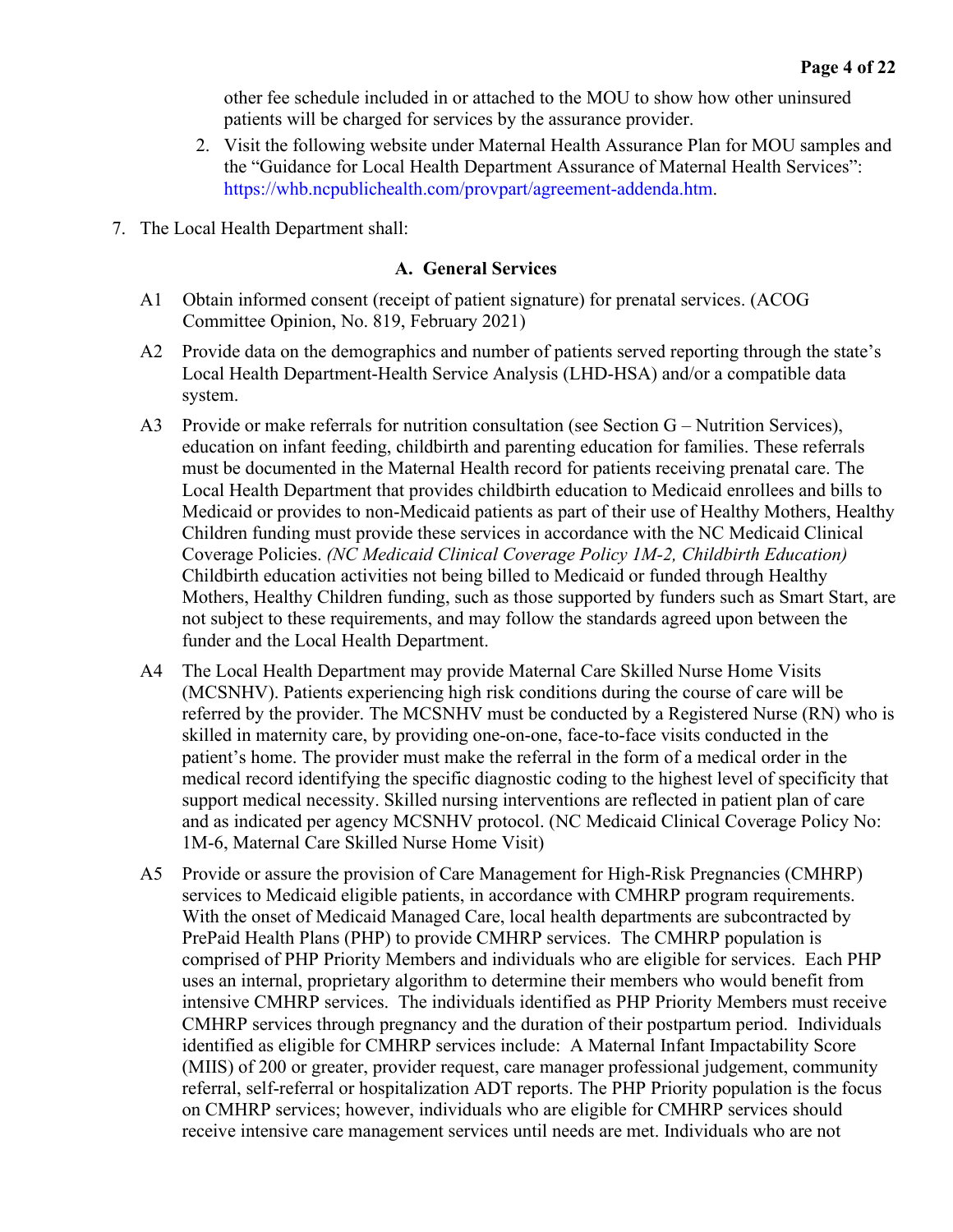aligned with a PHP but receive Medicaid Direct and Presumptive Eligibility (PE) coverage should also be referred to CMHRP services as applicable.

- A6 The Local Health Department may provide Health and Behavior Intervention (HBI) services. HBI is a short-term counseling service provided to pregnant patients, or patients who are less than 60 days postpartum, who meet the eligibility requirements outlined in the clinical coverage policy. Services must be provided by a Licensed Clinical Social Worker in the Local Health Department or in the patient's home and may include the involvement of the patient's significant other or other service providers. Local Health Departments that provide HBI services to Medicaid enrollees, and bill to Medicaid, must provide these services in accordance with the NC Medicaid Clinical Coverage Policies. (NC Medicaid Clinical Coverage Policy No: 1M-3, Health and Behavior Intervention)
- A7 Maintain a breastfeeding-friendly clinic environment (US DHHS. *The Surgeon General's Call to Action to Support Breastfeeding*; Washington, DC: Office of the Surgeon General 2011; JOGNN, No. 44, pp. 145-150, (2015); ACOG Committee Opinion, No. 756, October 2018; *Guidelines of perinatal Care,* 8th ed. Pp. 216-217, 297, 371-380, 427):
	- a. Avoid passive promotion of formula feeding. Printed materials, posters, audio-visual materials and office supplies should be free of formula product names.
	- b. Store supplies of formula, baby bottles, and nipples, out of the sight of patients.
	- c. Avoid direct promotion of formula feeding. Do not give out formula company discharge bags or other free items to patients.
	- d. Create or use educational materials that incorporate positive, culturally friendly, and consistent breastfeeding messages in all relevant educational materials, outreach efforts, and educational activities.
	- e. Create or use materials that are free of formula company advertising (company names, logos).
	- f. Create or use materials that are free of language that may undermine a patient's confidence in the ability to breastfeed.

## **B. Quality Assurance**

#### *Provide the following as indicated by policy, procedure, or documentation:*

- B1 Conduct annual quality assurance review of policies and procedures being implemented.
- B2 Report interruption of services or inability to meet quality assurance deliverables within 14 days to the WHB Regional Nurse Consultant.
- B3 Use interpreter services for all maternal health programs when appropriate.
- B4 Demonstrate excellence in customer friendly services as evidenced by annual patient satisfaction surveys.
- B5 All staff, clinical and non-clinical, shall participate in at least one training annually focused on health equity, health disparities, or social determinants of health to support individual competencies and organizational capacity to promote health equity.
- B6 Provide care by Physicians, Advanced Practice Practitioners and/or Enhanced Role Registered Nurses as appropriate.
- B7 If the Local Health Department offers NST services, these services must be provided by an experienced licensed healthcare professional who will perform a Non-Stress Test (NST) when indication warrants. These healthcare professionals include: Registered Nurses (RNs), Certified Nurse-Midwives, Nurse Practitioners, Clinical Nurse Specialists, Physicians, and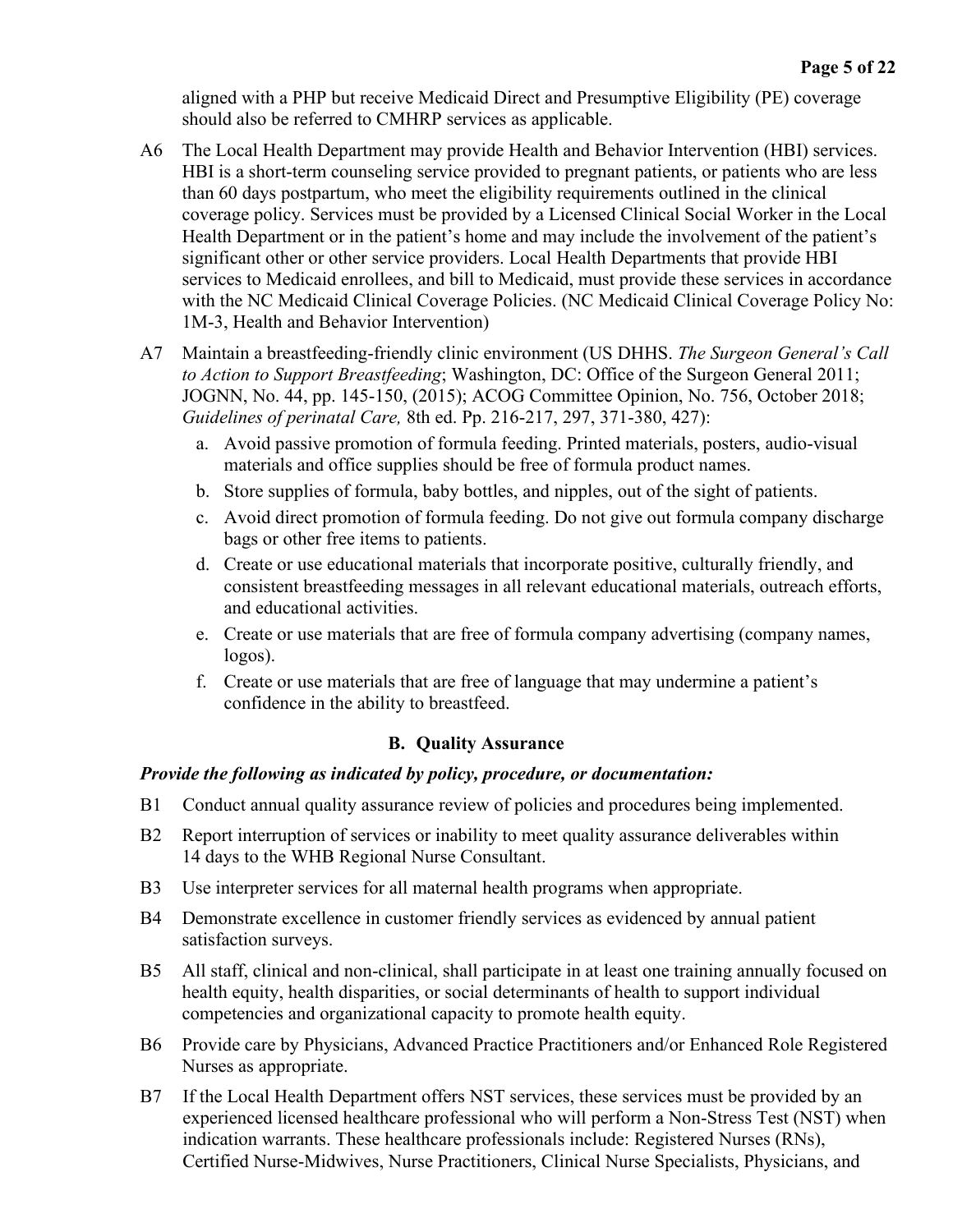Physician Assistants. Documentation of fetal monitoring training is required every two years for RNs. (*JOGNN*, No.44, pp.683-686, (2015); ACOG Practice Bulletin, No. 229, June 2021; *Guidelines for Perinatal Care*, 8<sup>th</sup> ed., pp.198-202)

#### **C. Policies/Procedures**

- C1 Develop and follow a policy/procedure/protocol for follow-up of positive pregnancy test to assure patient has access to health care provider.
- C2 Develop and follow, for health departments that provide prenatal care services and have a three-week or greater waiting list, a policy/procedure/protocol for triaging patients to determine the presence of any adverse pregnancy risk factors for purposes of scheduling their first appointment. A list of adverse pregnancy risk factors must be included in this policy.
- C3 Develop and follow a policy/procedure/protocol for referring patients to Women, Infants and Children (WIC) upon confirmed results of a positive pregnancy test. (Federal WIC Regulations, 246.4)
- C4 Develop and follow a policy/procedure/protocol for completing presumptive eligibility determination for all patients not currently covered by Medicaid. Presumptive eligibility determination should occur in a manner in which patients are not delayed in receiving Medicaid. This can include presumptive eligibility determination at the first prenatal appointment, at the time of positive pregnancy test (regardless of where patients will receive their prenatal care), when the patient requests presumptive eligibility determination based on her attestation of pregnancy, or at any other time that does not cause a delay in the patient receiving their Medicaid eligibility. For agencies that assure maternal health services through a rural health center, Federally Qualified Health Center (FQHC), or other entity that is permitted to complete presumptive eligibility, presumptive eligibility may be completed by the assuring provider at the initial prenatal appointment.
- C5 Develop and follow a policy/procedure/protocol for referring all pregnant patients for Medicaid (Medicaid for Pregnant Women or full Medicaid) eligibility determination.
- C6 Develop and follow a policy/procedure/protocol that describes the completion of the Pregnancy Risk Screening (PRS) Form and making a referral to the CMHRP program as indicated. PRS forms should be completed on Medicaid, Medicaid- eligible or presumptively eligible Medicaid patients only.
- C7 Develop and follow a policy/procedure/protocol that describes the agency's target population for receiving maternal health services provided by the Local Health Department, including eligibility criteria. The Local Health Department shall emphasize provision of maternal health services to individuals who would not otherwise have access to these services.
- C8 Develop and follow a policy/procedure/protocol or fee schedule that describes the agency's fees for maternal health services provided by the Local Health Department.
- C9 Develop and follow a policy/procedure/protocol that describes the agency's provision of community and patient maternal health education services within the jurisdiction of the Local Health Department. Education services shall promote healthy lifestyles for good pregnancy outcome. (10A NCAC 46.0205(3)(b))
- C10 Develop and follow a policy/procedure/protocol that describes the follow-up of missed prenatal appointments.
- C11 Develop and follow a policy/procedure/protocol that describes the referral of pregnant patients who express interest in permanent sterilization or contraception. (ACOG Committee Opinion, No. 695, April 2017; *Guidelines for Perinatal Care,* 8th ed*.,* pp*.* 291-294*)*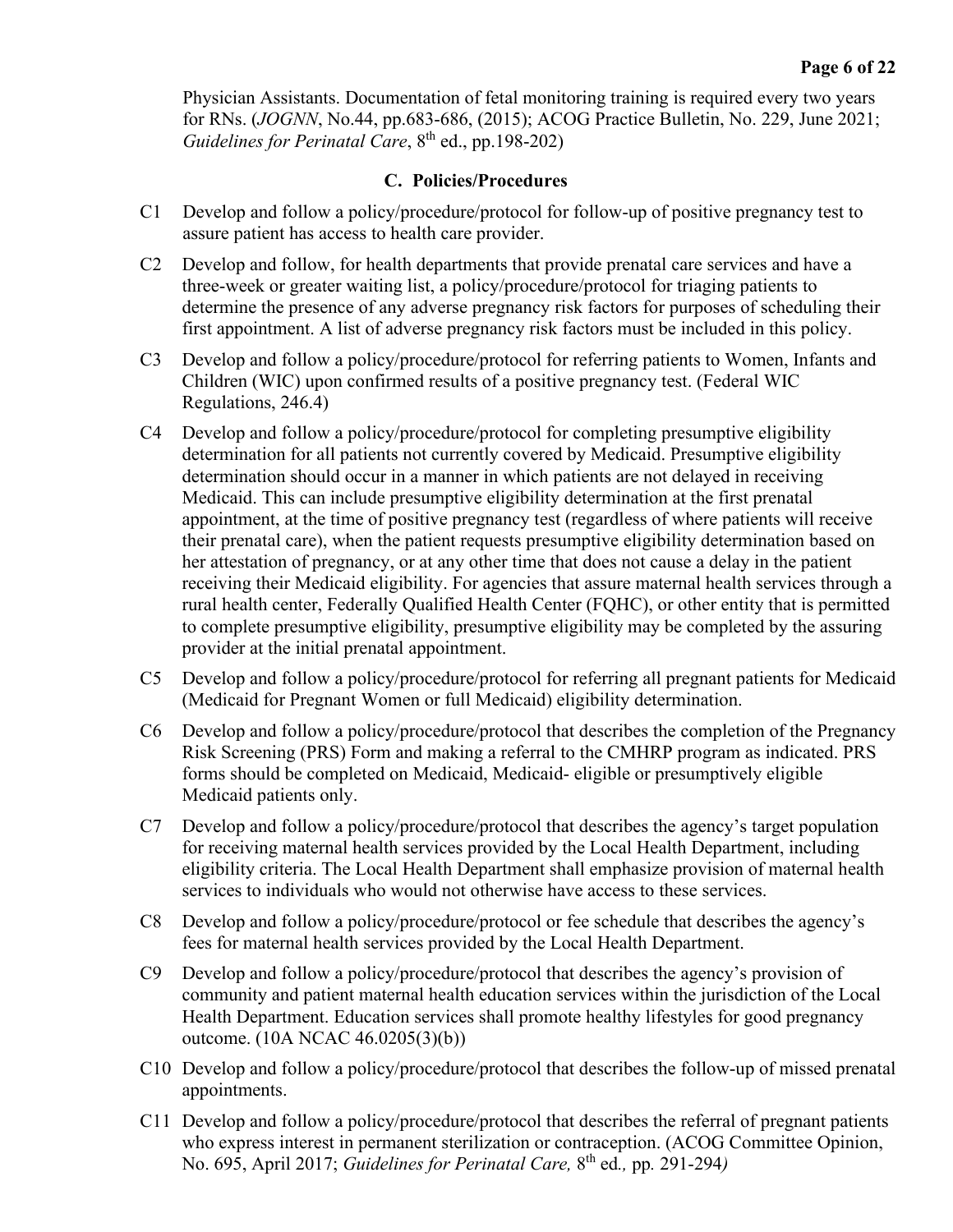- C12 Develop and follow a policy/procedure/protocol that describes the agency's completion of the modified 5Ps validated screening tool, at the initial prenatal visit and at the postpartum visit, and to identify patients with substance use concerns and refer (if indicated) for subsequent follow-up. If the Pregnancy Risk Screen is completed at the initial prenatal visit, the modified 5Ps screening is included. The modified 5Ps may be repeated at any point during pregnancy at the provider's discretion. *JOGNN*, No. 44, pp. 155-157 (2015); ACOG Committee Opinion, No. 711, August 2017; Committee Opinion, No. 633, June 2015; *Guidelines for Perinatal Care*, 8<sup>th</sup> ed., pp. 136-137)
- C13 Develop and follow a policy/procedure/protocol for routine use of validated screening tools for substance use disorder among all prenatal patients and for specific circumstances in which urine drug testing will be used and how the information will be used if the agency uses laboratory testing. Laboratory testing for the presence of drugs is not recommended universally. Routine screening for substance use disorder is accomplished by way of validated questionnaires and a conversation with patients. Routine screening for substance use disorders should be applied equally to all people, regardless of age, sex, race, ethnicity, and socioeconomic status. Routine laboratory testing of biologic samples is not best practice. If risk indicators are identified, the testing process must include assurance of confidentiality and an informed written consent shall be obtained. (*JOGNN*, No. 44, pp. 155-157, (2015); ACOG committee Opinion, No. 633, June 2015, Reaffirmed 2018; *Guidelines of Perinatal Care*, 8<sup>th</sup> ed., pp. 136-137, 176-182)
- C14 Develop and follow a policy/procedure/protocol for referring a patient with a positive hepatitis B result for care, if indicated, and assuring appropriate notification of local health department staff responsible for follow-up of the neonate after birth. (10A NCAC 41A.0203 (d)(1); *Guidelines for Perinatal Care*, 8<sup>th</sup> ed., pp. 486-492)
- C15 Develop and follow a policy/procedure/protocol for referring a patient or neonate with a positive hepatitis C result for care, if indicated, and for appropriate notification of local health department staff responsible for follow-up of the patient and neonate. (CDC MMWR, April 10, 2020 v. 69 No RR-2 pp 1-17)
- C16 Develop and follow a policy/procedure/protocol for coordination of care for HIV positive patients as needed to assure appropriate care. (10A NCAC 41A.0202; *Guidelines for Perinatal Care*, 8<sup>th</sup> ed., pp. 160-161, 502-510)
- C17 Develop and follow a policy/procedure/protocol for identification, follow-up and referral as indicated for pregnant and postpartum patients who are experiencing interpersonal violence. The minimum standard for identification is the use of the screening questions found on Maternal Health history Forms C-1 and C-2. Screening questions administered at the first prenatal contact, each trimester and postpartum. (*JOGNN*, No. 44, pp.405-408, (2015); ACOG Committee Opinion No. 518, February 2012, Reaffirmed 2019; *Guidelines for Perinatal Care*, 8th ed., pp. 183-185)
- C18 Develop and follow a policy/procedure/protocol for referring patients to a high-risk maternity clinic or provider for identified high-risk conditions. (*Guidelines for Perinatal Care,* 8th ed., 301-346)
- C19 Develop and follow a policy/procedure/protocol for assessing prenatal clients for immunity to Rubella and Varicella, and for provision of or referral for the Rubella and Varicella vaccine postpartum if the patient is not immune. Rubella and Varicella immunity status must be assessed at the initial prenatal appointment. Patients who have written official documentation of vaccination with 1 dose of live rubella, MMR, or MMRV vaccine at age 1 year or older, or who have laboratory evidence of immunity are considered to be immune to Rubella.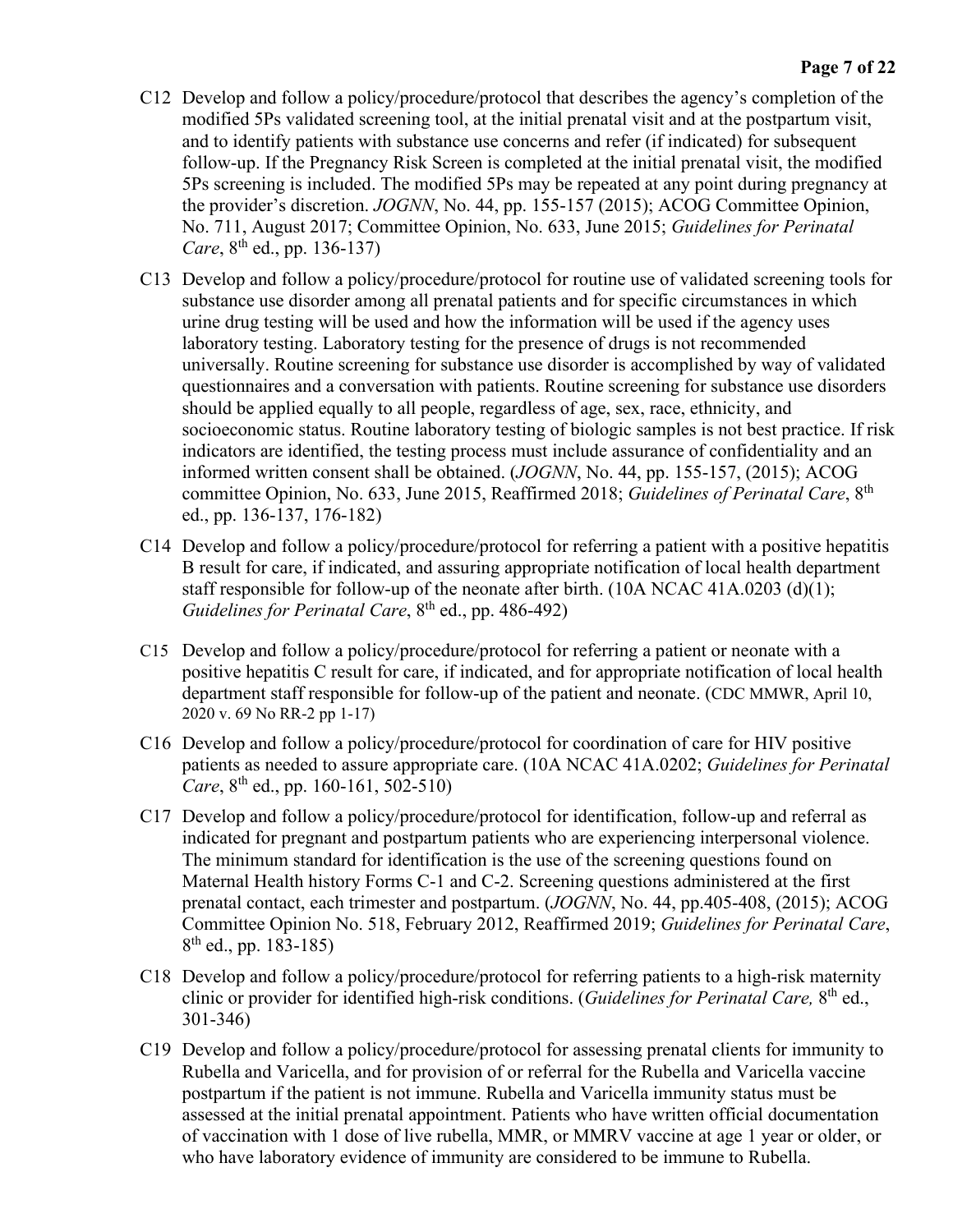Patients who have written official documentation of vaccination with 2 doses of varicella vaccine, initiated at age 1 year or older and separated by at least one month; laboratory evidence of immunity or laboratory confirmation of disease, or history of healthcare provider diagnosis of varicella or herpes zoster disease are considered to be immune to varicella. (ACOG Committee Opinion, No. 741, June 2018; *Guidelines for Perinatal Care*, 8th ed., pp. 134-135, 166; CDC *Pink Book*, Chapter 20 & 22) Patients who are not immune to rubella and/or varicella must be referred for or provided appropriate vaccination during the postpartum period. (ACOG Committee Opinion, No. 741, June 2018; *Guidelines for Perinatal Care*, 8th ed., pp. 164-166, 283, 519-524)

- C20 Develop and follow a policy/procedure/protocol for documenting the universal prenatal screening of vaginal/rectal Group B Streptococcal (GBS) colonization of all patients at 36-38 weeks gestation unless already diagnosed with positive GBS bacteriuria. If Group B Strep (GBS) is identified during routine urine culture, repeat screening at 36-38 weeks is not indicated (except in patients who are penicillin allergic, needing sensitivities). GBS in routine urine culture is treated per normal culture guidelines [>100K colony count]. (CDC MMWR, November 19, 2010, v. 59, No. #RR-10; *Guidelines for Perinatal Care*, 8<sup>th</sup> ed., pp. 160, 164) Policy should include process for transferring results to delivering hospital. All prenatal clinics providing prenatal care through 36-38 weeks are required to have this policy. (ACOG Committee Opinion, No. 797, Feb. 2020; *Guidelines for Perinatal Care*, 8<sup>th</sup> ed., pp. 160, 164)
- C21 Develop and follow policy/procedure/protocol for completing a validated depression screening tool: (1) at the initial prenatal visit and as indicated by patient's responses to the Maternal Health History Forms C-1 (4158 on WHB website) & C-2 (4160 on WHB website) in the 2<sup>nd</sup> or  $3<sup>rd</sup>$  trimester and (2) at postpartum visit. A validated screening tool can be either the PHQ-9 or the Edinburgh Postnatal Depression Scale (EPDS). Policy should include referral and follow-up processes, if indicated by the screening tools. (*JOGNN*, No. 44, 687-689, (2015); ACOG Committee Opinion, No. 757, November 2018; *Guidelines for Perinatal Care,* 8th ed., pp. 183, 294-298)
- C22 Develop and follow a policy/procedure/protocol for providing the 5As (Ask, Advise, Assess, Assist, and Arrange) counseling approach for tobacco cessation and electronic nicotine delivery systems for all patients. Process must include facilitation of a referral to Quitline NC (1-877-QUIT-NOW) or a community resource. Additional resources for guidance, training and technical assistance are as follows:
	- "Guide for Helping to Eliminate Tobacco Use and Exposure for Women, June 2016." [https://whb.ncpublichealth.com/docs/2016-GuideforCounselingWomenWhoSmoke.pdf.](https://whb.ncpublichealth.com/docs/2016-GuideforCounselingWomenWhoSmoke.pdf) (*JOGNN*, No. 46, pp. 794-796, (2017); ACOG Committee Opinion, No. 807, May 2020; Committee Opinion, No. 503, September 2011, Reaffirmed 2017; *Guidelines for Perinatal Care*, 8<sup>th</sup> ed., pp. 136-137, 178-179)
	- "Billing for Tobacco Cessation Counseling in North Carolina Local Health Departments, January 2019". https://www.quitlinenc.com/healthprofessionals/docs/BillingforTobaccoCessationCounseling-JAN2019-v2.pdf
	- You Quit, Two Quit, one of the several programs under the auspices of the Center for Maternal and Infant Health within the School of Medicine at the University of North Carolina at Chapel Hill. You Quit, Two Quit provides training and technical assistance to healthcare providers on evidence-based tobacco screening and cessation for women of reproductive age. For training requests or technical assistance, visit [https://youquittwoquit.org/.](https://youquittwoquit.org/)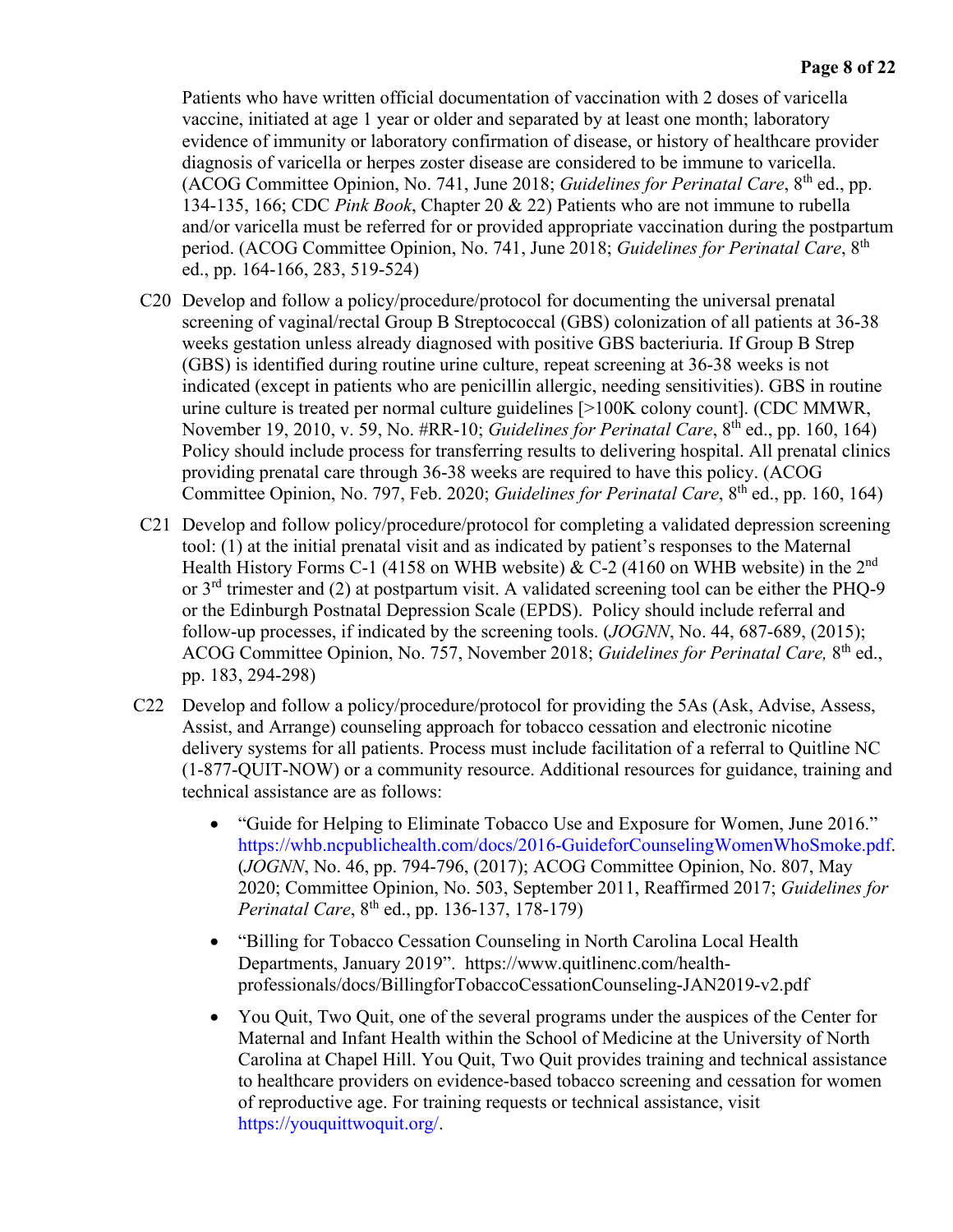C23 Follow all standing orders or protocols developed for nurses in support of this program; standing orders must be written in the NC Board of Nursing format. All local health departments shall have a policy in place that support nurses working under standing orders. [https://ncpublichealthnursing.org/wp-contient/uploads/2020/10/PHN-Manual\\_Standing-](https://ncpublichealthnursing.org/wp-contient/uploads/2020/10/PHN-Manual_Standing-Orders-10012020-Final.pdf)[Orders-10012020-Final.pdf](https://ncpublichealthnursing.org/wp-contient/uploads/2020/10/PHN-Manual_Standing-Orders-10012020-Final.pdf)

## **D. Prenatal and Postpartum Services**

#### Prenatal:

- D1 Assess and document the following minimum health history components at the initial prenatal appointment. Documentation of additional components should be clearly stated in the medical chart:
	- a. Medical (including family medical history);
	- b. Surgical;
	- c. Neurologic;
	- d. Immunity and immunization (Seasonal Influenza, Tdap, Rubella, Hepatitis B, Varicella);
	- e. Substance use (including alcohol, tobacco or electronic nicotine delivery systems, prescription medications and all illegal drugs);
	- f. Current medication list (prescription, non-prescription, and herbal supplements/remedies);
	- g. Menstrual/last menstrual period;
	- h. Contraceptive;
	- i. Infection;
	- j. Gynecologic and obstetrical;
	- k. Behavioral health conditions;
	- l. Nutritional status, as per nutrition screening;
	- m. Genetic history (both maternal and paternal);
	- n. Risk factors for STIs;
	- o. Socioeconomic status;
	- p. Education level;
	- q. Environmental exposures (including environmental tobacco smoke (ETS) or electronic nicotine delivery systems and lead exposure);
	- r. Estimated date of delivery (EDD) confirmation (ACOG Committee Opinion, No. 700, May 2017; *Guidelines for Perinatal Care*, 8th ed., pp. 150-156, 581-589)

[\(https://www.cdc.gov/nceh/lead/publications/LeadandPregnancy2010.pdf\)](https://www.cdc.gov/nceh/lead/publications/LeadandPregnancy2010.pdf)

- D2 Assess and document the following minimum physical examination components. Documentation of additional components should be clearly stated in the medical record
	- a. Head, ears, nose, and throat (HENT);
	- b. Eyes
	- c. Teeth
	- d. Thyroid;
	- e. Lungs;
	- f. Breast;
	- g. Heart;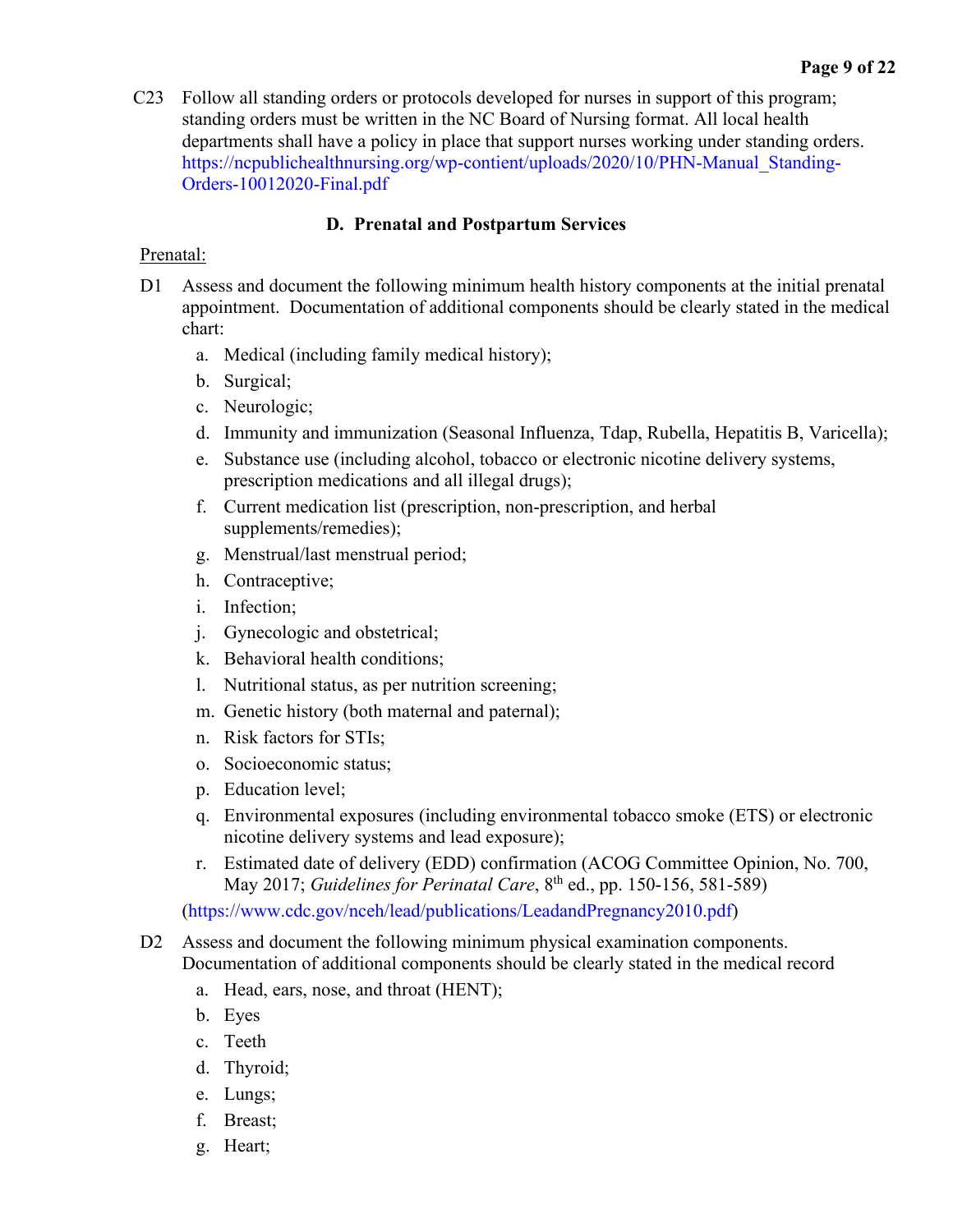- h. Cervix;
- i. Abdomen;
- j. Extremities;
- k. Skin;
- l. Lymph nodes;
- m. Pelvis (including uterine size or fundal height);
- n. Blood pressure;
- o. Pre-pregnancy body mass index (BMI) must be calculated to determine the recommended gestational weight gain range (patient specific) and shared with the patient to guide care. *(*ACOG Committee Opinion, No. 548, January 2013; Reaffirmed 2020; *Guidelines for Perinatal Care,* 8<sup>th</sup> ed., pp. 151-153, 581-589)
- D3 Assess and document the following minimum components on all subsequent routine scheduled visits. Documentation of additional components should be clearly stated in the medical record:
	- a. Interim history/routine screening questions (fetal movement, contractions, rupture of membranes, vaginal bleeding);
	- b. Weight, as per recommended gestational weight gain range (patient specific;
	- c. Blood pressure;
	- d. Fetal heart rate;
	- e. Fundal height;
	- f. Fetal presentation greater than or equal to 36 weeks by Leopold's Maneuver. (*Guidelines for Perinatal Care*, 8<sup>th</sup> ed., p. 153)
	- g. Other assessments if indicated (cervix, edema, etc.)
- D4 Complete and document the following psychosocial screenings:
	- a. The Pregnancy Risk Screening Form or the modified 5Ps validated screening tool at the initial visit.
	- b. The 5As counseling approach for tobacco and electronic nicotine delivery systems cessation for all patients.
	- c. The Maternal Health History form, Part C-1 (DHHS 4158 or 4159), and either the PHQ-9 or the Edinburgh Postnatal Depression Scale (EPDS) at the initial prenatal visit.
	- d. The Maternal Health History form, Part C-2 (DHHS 4160) in the  $2<sup>nd</sup>$  and  $3<sup>rd</sup>$  trimesters. The PHQ-9 or Edinburgh Postnatal Depression Scale (EPDS) should be repeated if indicated by the Maternal Health History form, Part C-2 (DHHS 4160) in the  $2<sup>nd</sup>$  or  $3<sup>rd</sup>$ trimester. The PHQ-9 or Edinburgh Postnatal Depression Scale (EPDS) and Interpersonal Violence screening may be repeated at any point during pregnancy at the provider's discretion.
- D5 Follow-up and document missed appointments and referrals. Re-schedule missed appointments as indicated. (*Guidelines for Perinatal Care*, 8th ed., pp. 7-8)

#### Postpartum Clinic Appointment:

- D6 A comprehensive postpartum exam should be done preferably by 6 weeks and no later than 12 weeks after delivery. Complete and document the following, including which clinic the postpartum clinical appointment occurred (Maternal Health or Family Planning) (ACOG Practice Bulletin 736):
	- a. Follow-up for missed postpartum appointments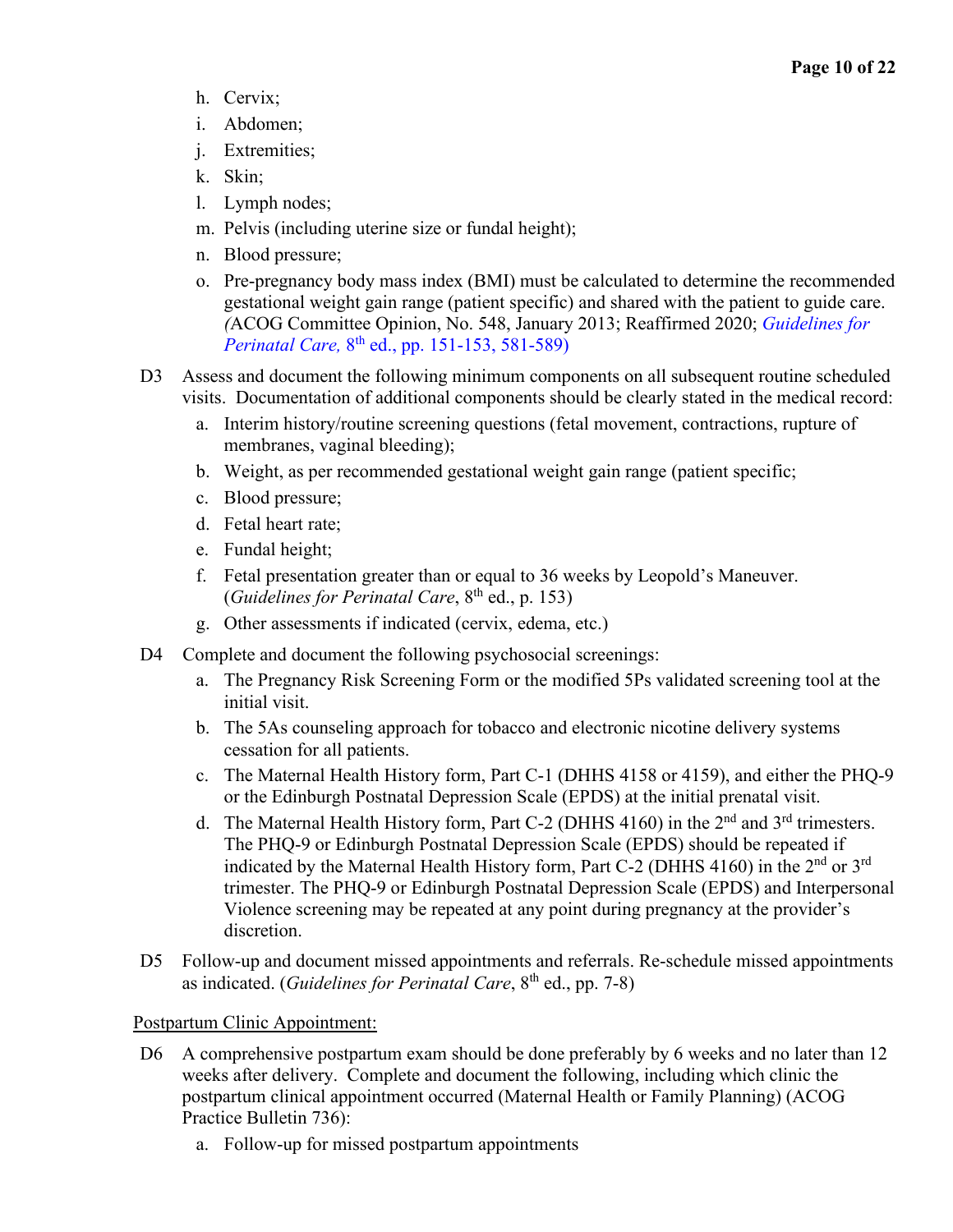- b. Postpartum follow-up for diagnosed high risk conditions. Documentation will indicate that the care was provided, or referral facilitated (inter/intra-agency) to the appropriate provider. (*Guidelines for Perinatal Care*, 8<sup>th</sup> ed., pp. 296-298)
- c. The 5As (Ask, Advise, Assess, Assist, and Arrange) counseling approach for tobacco cessation and electronic nicotine delivery systems for all patients.
- d. Screen for postpartum depression with either the Edinburgh Postpartum Depression Scale (EPDS) or PHQ-9 validated screening tool. (See C 22)
- e. Screen for Interpersonal Violence. (See C17)
- f. Screen for substance use with the modified 5P's validated screening tool to identify, refer (if indicated) for subsequent follow-up.
- g. Postpartum Gestational Diabetes Mellitus (GDM) follow-up testing for all GDM patients, defined by ACOG as a 4-12 week postpartum Fasting Blood Glucose or 75-g 2hr Oral Glucose Tolerance Test. Appropriate long-term sequela counseling should also be performed. (*Guidelines for Perinatal Care*, 8th ed., pp. 314-315)
- h. Reproductive life planning counseling to include plans for future childbearing and selection of a contraceptive method to prevent pregnancy and /or promote healthy birth spacing. (www.cdc.gov/preconception/women.html; *Guidelines for Perinatal Care*, 8th ed., pp. 134, 288-294, 297)
- i. Refer to a primary care provider at the conclusion of obstetrical care as indicated. (ACOG Committee Opinion, No. 755, October 2018; Committee Opinion, No. 736, May 2018; *Guidelines for Perinatal Care*, 8<sup>th</sup> ed., p. 298)

### **E. Laboratory and Other Studies**

#### *Provide and document the following:*

- E1 Syphilis screening must be performed at the following: the initial appointment, between 28-30 weeks, and when symptomatic. (CDC MMWR, June 5, 2015, v. 64, No. #RR-3, pp. 43-65; 10A NCAC 41A.0204 (d); *Guidelines for Perinatal Care*, 8th ed., pp. 159-162, 542-548)
- E2 Hepatitis B screening on the initial appointment, unless known to be infected. (CDC MMWR, June 5, 2015, v. 64, No. #RR-3, pp. 125-129; 10A NCAC 41A.0203 (d)(1); *Guidelines for Perinatal Care*,  $8^{th}$  ed., pp. 159-161, 485-492)
- E3 Hepatitis C screening on all pregnant women during each pregnancy. This testing can be done at the initial obstetrical lab appointment and specimens are sent to the State Lab of Public Health. If the patient is already known to have hepatitis C screening is not necessary. The NC State Lab of Public Health has authorized no cost Hepatitis C testing for all pregnant women aged 18 and older. Pregnant women below the age of 18 can still be tested, however, these specimens will need to be sent to a commercial laboratory. Screening during pregnancy is recommended unless prevalence is  $\le 0.1\%$ . Prevalence in  $\le 18$  years of age is  $\le 0.1\%$  in NC at present time. Given the information on prevalence rate for those <18 in the state, agencies will not be held out of compliance of the Agreement Addenda when HCV testing is not performed on those under 18. (NC Communicable Disease Branch Hep B/C Surveillance Report Aug 2019) (CDC MMWR, April 10, 2020 v. 69 No RR-2 pp 1-17, ACOG Practice Advisory April 2020)
- E4 Human Immunodeficiency Virus (HIV) testing at the initial appointment and the third trimester (preferably before 36 weeks of gestation) unless the patient declines the tests (i.e., opt-out screening G.S. 130A-148(h)). Documentation of refusal must be in the patient's medical record. (CDC MMWR, June 5, 2015/Vol. 64, No. 3; 10A NCAC 41A. 0202 (14); ACOG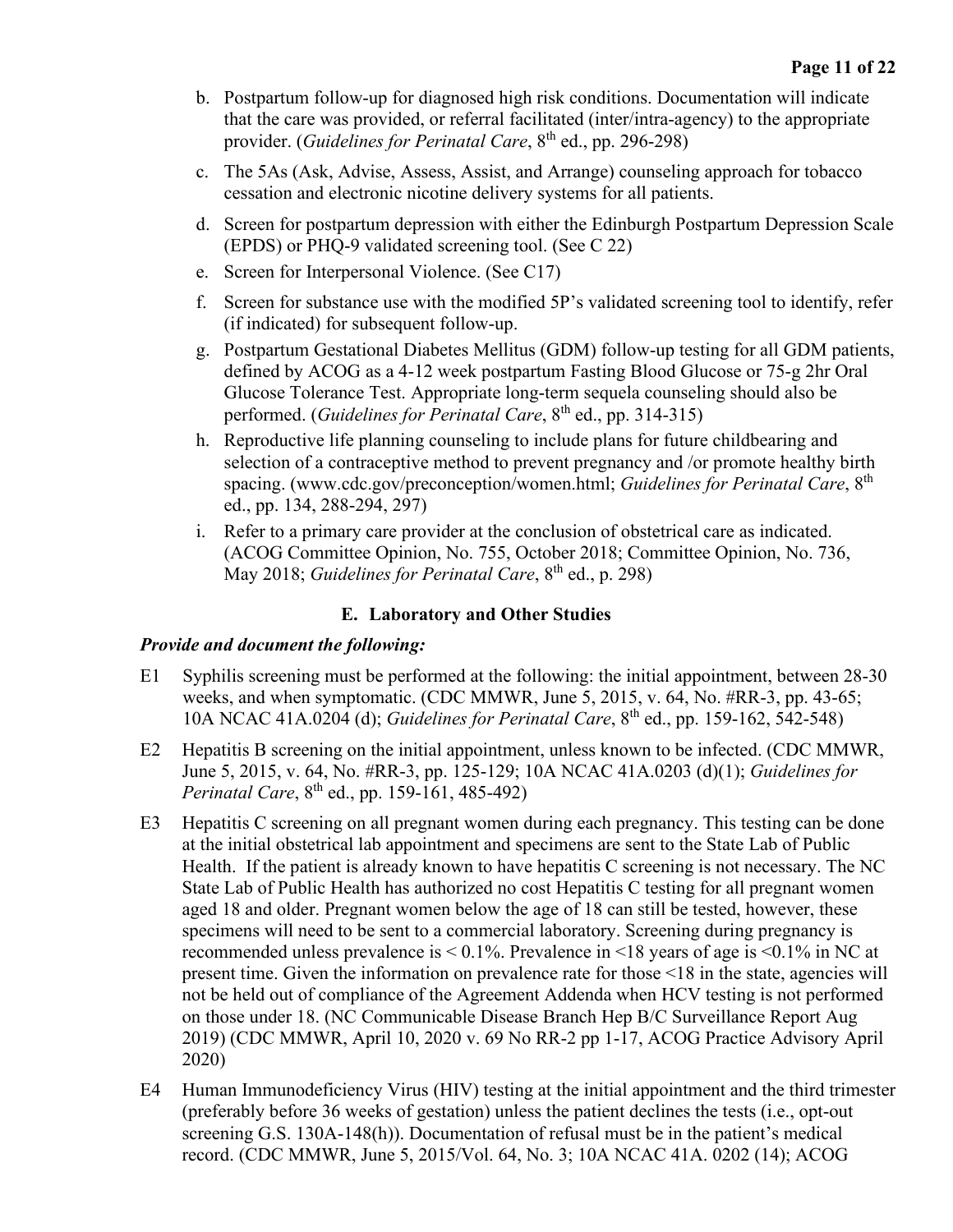Committee Opinion, No. 752, September 2018; Committee Opinion, No. 596, May 2014, reaffirmed 2019; *Guidelines for Perinatal Care*, 8<sup>th</sup> ed. pp. 159-161, 502-510)

- E5 Neisseria gonococcal (Gonorrhea) screening at the initial appointment and repeated in the third trimester if 25 years of age or younger; or greater than 25 years of age and participating in high risk behaviors such as having a new partner, multiple partners, little or no prenatal care, a recent STI or substance use. (CDC MMWR, June 5, 2015, v. 64, No. #RR-3, pp. 11-13; 10A NCAC 41A.0204 (e; *Guidelines for Perinatal Care*, 8th ed. pp., 159-162, 533-535)
- E6 Chlamydia trachomatis screening at the initial appointment and repeated in the third trimester if 25 years of age or younger; or greater than 25 years of age and participating in high risk behaviors such as having a new partner, multiple partners, little or no prenatal care, a recent STI or substance use. (CDC-MMWR, June 5, 2015, v. 64, No. #RR-3, pp. 11-13; 10A NCAC 41A.0204 (e); *Guidelines for Perinatal Care*, 8th ed., pp. 159-162, 532-533)
- E7 Genetic serum screening (referral or offered), prior to 20 weeks of gestation, to patients who give informed consent for the test. Patients who refuse the test should have this informed refusal documented in the medical record. Patients should be offered or referred for additional genetic and aneuploidy screening tests including first screen. (ACOG Committee Opinion, No. 693, April 2017; Committee Opinion, No. 691, March 2017; Practice Bulletin, No. 162, May 2016, Reaffirmed 2018; committee Opinion, No. 478, March 2011; *Guidelines for Perinatal Care*, 8<sup>th</sup> ed., pp. 139-141, 166-175)
- E8 Blood group, Rh determination, and antibody screening at the initial appointment. RhDnegative patients who have a positive antibody screening should be evaluated with an antibody titer. A repeat antibody screening should occur at 26-28 weeks gestation for RhD-negative patients with a negative initial antibody screening. Unsensitized RhD-negative patients (RhDnegative patients with a negative antibody screen at 26-28 weeks gestation) who may be carrying an RhD-positive fetus must be given  $Rh_0(D)$  immune globulin (RhoGam) to decrease the risk of alloimmunization. (U.S. Preventative Services Task Force, AHRQ Pub. No. 05- 0566-A, November 2004; ACOG Practice Bulletin, No. 181, August 2017; *Guidelines for Perinatal Care*, 8<sup>th</sup> ed., pp. 159, 163)
- E9 Rubella immunity status assessment at initial appointment. If immunity status cannot be obtained as stated in C19, titers can be drawn.
- E10 Varicella immunity status assessment at initial appointment. If immunity status cannot be obtained as stated in C19, titers can be drawn.
- E11 Cervical cytology screening for cancer, as indicated, according to American Society for Colposcopy. and Cervical Pathology (ASCCP), ACOG and USPSTF guidelines. (ACOG, Practice Advisory, April 2021; [https://www.asccp.org/management-guidelines;](https://www.asccp.org/management-guidelines) https://www.uspreventiveservicestaskforce.org/uspstf/recommendation/cervical-cancerscreening)
- E12 A baseline urine dipstick for protein content to assess renal status at the initial appointment and at subsequent appointments as indicated. (*Guidelines for Perinatal Care*, 8<sup>th</sup> ed., pp. 153, 160)
- E13 Urine culture completed at initial appointment, and at subsequent appointments as indicated (*Guidelines for Perinatal Care*, 8<sup>th</sup> ed., pp. 153, 160)
- E14 Group B Strep (GBS) screening at 36-38 weeks if no GBS bacteriuria previously identified in current pregnancy. (CDC MMWR, November 19, 2010, v. 59, No. #RR-10; ACOG Committee Opinion, No. 485, April 2011, Reaffirmed 2016; ACOG Committee Opinion, No. 797, Feb. 2020)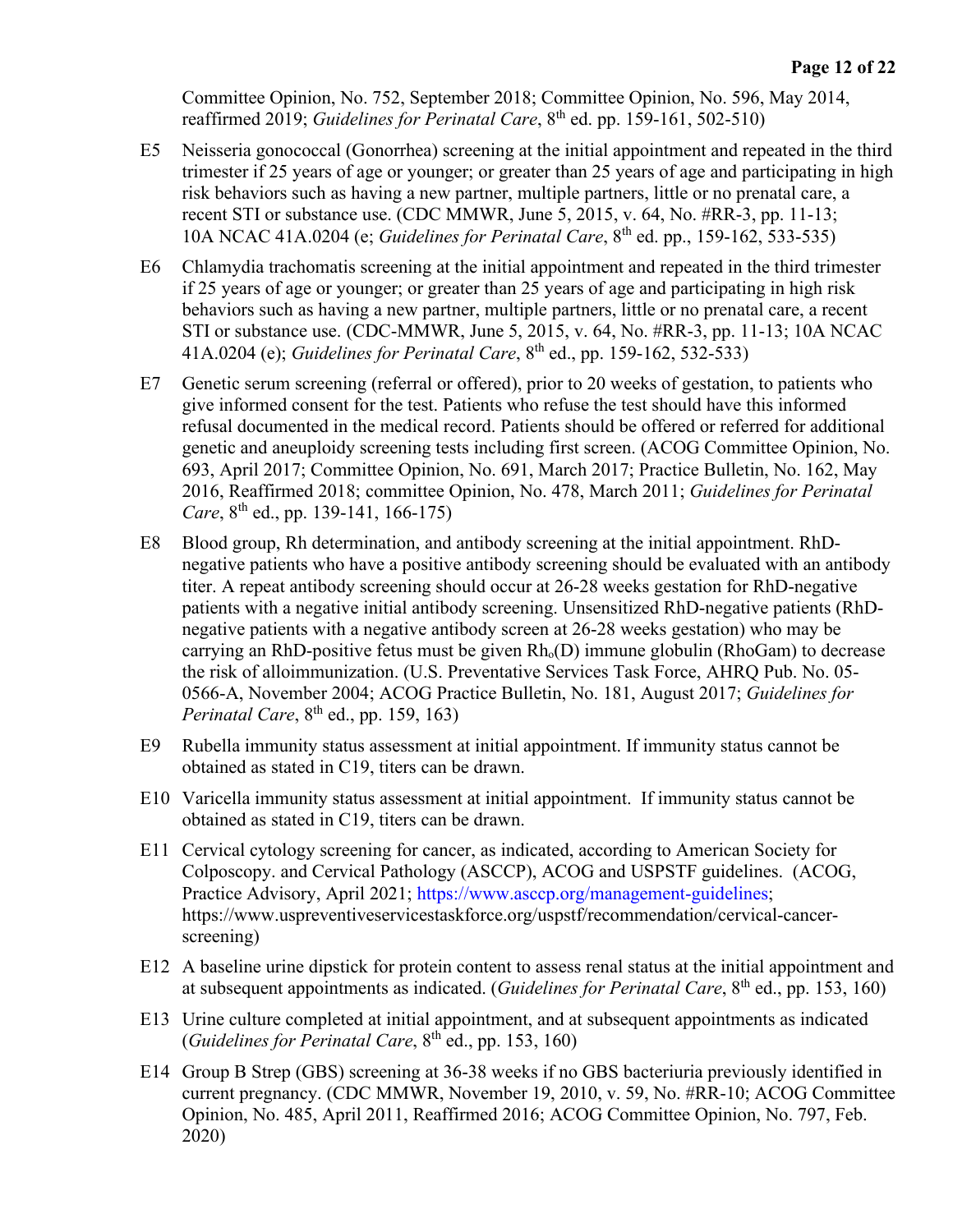- E15 Hemoglobin/Hematocrit screening at the initial appointment, in second trimester (as indicated), and in third trimester. Patients that meet the criteria for anemia (hematocrit levels < 33% or hemoglobin levels  $\leq 11.0$  in the 1<sup>st</sup> and 3<sup>rd</sup> trimesters, and hematocrit  $\leq 32\%$  or hemoglobin  $\leq$ 10.7 in the 2<sup>nd</sup> trimester) should be appropriately managed. (ACOG Practice Bulletin, No. 233, August 2021; *Guidelines for Perinatal Care*, 8<sup>th</sup> ed., pp. 159, 306-307)
- E16 Patients with risk factors for Type 2 diabetes may be screened at the initial visit according to American Diabetes Association and ACOG guidelines. For patients who are not screened at the initial visit, or those who do not meet criteria for gestational diabetes at the initial visit, screen at 24-28 weeks for gestational diabetes in one of the following two options: (1) 50 grams Oral glucose challenge test, followed by a 3-hour, 100g Oral Glucose Tolerance Test (OGTT), if indicated; or (2) perform a 75-gram glucose 2 hours Oral Glucose Tolerance Test (OGTT). Patients with abnormal testing results should be referred to the appropriate provider for follow up. ACOG Practice Bulletin, No. 190, Feb. 2018; Reaffirmed 2019; *Guidelines for Perinatal Care* 8<sup>th</sup> ed., pp. 163-164, 310-314)
- E17 Hemoglobin electrophoresis screening, as indicated, or document if patient refused test. Screening for cystic fibrosis and spinal muscular atrophy carrier status should be offered to all patients; patients may be referred for this testing. Screening for other genetic disorders (e.g., βthalassemia, α-thalassemia, Tay-Sachs disease, Canavan disease, and familial dysautonomia (Ashkenazi Jews) should be provided or offered by referral based on the patient's racial and ethnic background and the family background (cystic fibrosis, Duchenne's muscular dystrophy, fragile X syndrome, intellectual disability). (ACOG Committee Opinion No. 691, March 2017; ACOG Practice Bulletin, No. 78, January 2007, Reaffirmed 2019; *Guidelines for Perinatal Care*, 8<sup>th</sup> ed., pp. 139-141)
- E18 Lead exposure screening using the Lead and Pregnancy Risk Questionnaire (DHHS 4116E, 4116S). Provide lead testing for those who have positive screening results. [\(https://www.cdc.gov/nceh/lead/publications/LeadandPregnancy2010.pdf;](https://www.cdc.gov/nceh/lead/publications/LeadandPregnancy2010.pdf) ACOG Committee Opinion, No. 533, August 2012, Reaffirmed 2019; *Guidelines for Perinatal Care*, 8<sup>th</sup> ed., p. 195)
- E19 Diagnostic/monitoring tests completed (when indicated):
	- a. Assessment of Fetal Movement (i.e. Kick Counts)
	- b. Refer for Nonstress Test (NST), if indicated

(*JOGNN*, No. 44, pp. 683-686, (2015); ACOG *Guidelines for Perinatal Care,* 8th ed., pp. 199- 202)

- E20 Follow-up for abnormal findings:
	- a. Manage abnormal findings as indicated
	- b. Consult with specialist as indicated

(*Guidelines for Perinatal Care*, 8<sup>th</sup> ed., pp. 597-600)

#### **F. Medical Therapy**

#### *Provide and document the following:*

- F1 Discussion of 17 α-Hydroxyprogesterone caproate (17P) and agreed upon plan of care for patients at high risk of preterm birth.
- F2 Influenza vaccine provided for all pregnant patients during influenza season (October through May), as defined by the NC Immunization Branch which follows the definition of influenza season put forth by the Centers for Disease Control and Prevention (CDC). Document the date the vaccine was given or refused in the medical record. (CDC MMWR, August 23, 2019, v. 68,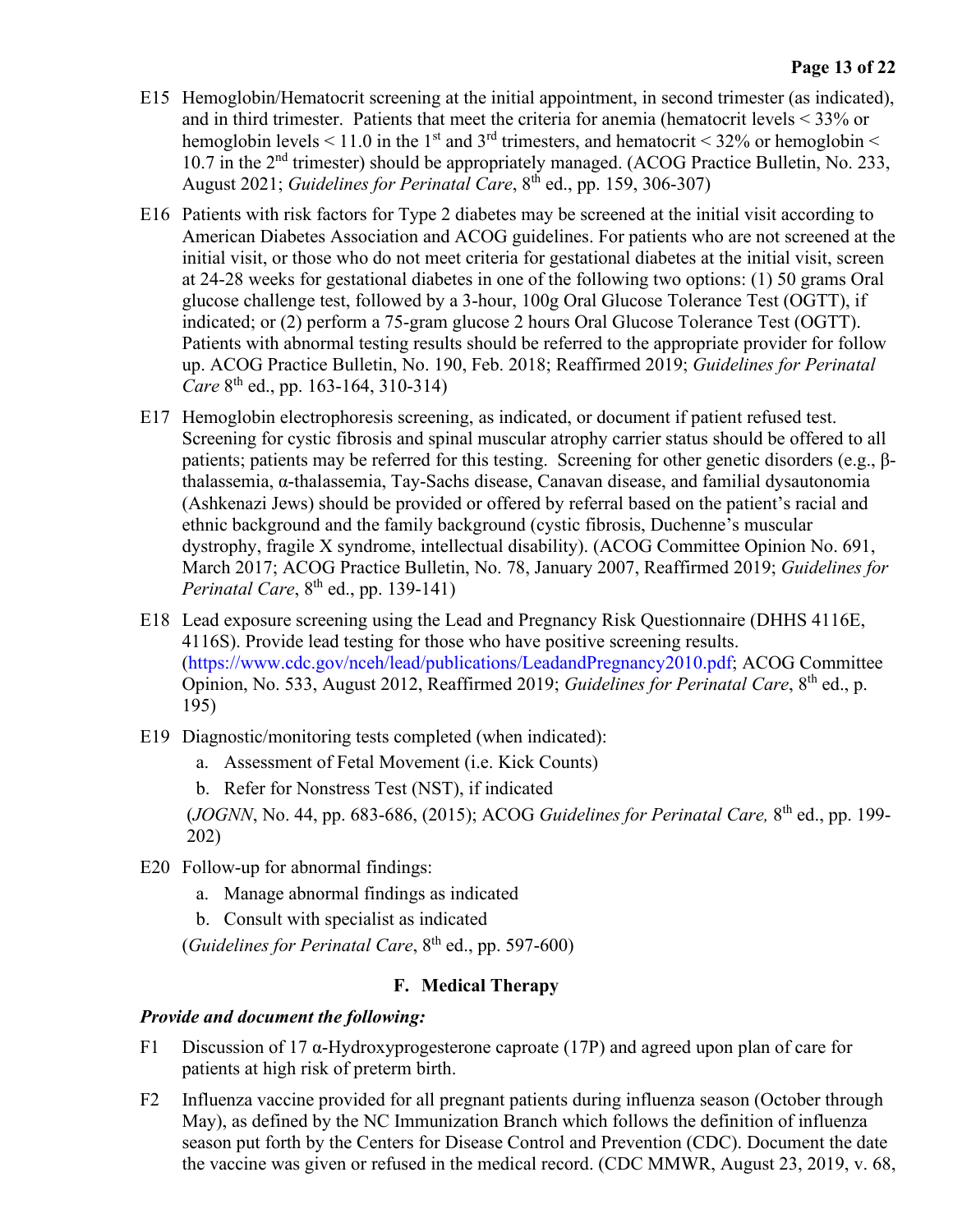No. #RR-3; ACOG Committee Opinion, No. 732, April 2018, Reaffirmed 2019; *Guidelines for Perinatal Care*, 8<sup>th</sup> ed., pp. 164-166, 511-514)

- F3 Tetanus, diphtheria, and pertussis (Tdap) vaccine should be administered with each pregnancy, preferably between 27 and 36 weeks gestation. Document the date the vaccine was given or declined in the medical record. (ACOG Committee Opinion No. 772, March 2019; Committee Opinion, No. 741, June 2018; Committee Opinion 718, September 2017; *Guidelines for Perinatal Care*, 8<sup>th</sup> ed., pp. 164-166)
- F4 Recommend use of low dose aspirin  $(81 \text{ mg})$  initiated after the  $12^{\text{th}}$  week of pregnancy in patients with a high risk of developing preeclampsia per U.S. Preventive Services Task Force Guidelines including those history of preeclampsia in prior pregnancy. [LeFevre, M. L. (2014) Low-dose aspirin use for the prevention of morbidity and mortality from preeclampsia: U.S. Preventive Services Task Force recommendation statement. *Annals of Internal Medicine,* 161, 819-826, doi: 10.7326/M14-1884; ACOG Committee Opinion, No. 743, July 2018; *Guidelines for Perinatal Care*,  $8<sup>th</sup>$  ed., pp. 152, 319-324]
- F5 SARS-CoV-2 mRNA vaccination should be recommended for all individuals who have not yet been vaccinated and for those eligible for a booster vaccine. The CDC and ACOG recommend that all pregnant and breastfeeding individuals and people thinking about becoming pregnant get vaccinated. Patients should be provided with information about how to access vaccine doses. Document the dates the vaccine was recommended and/or given and/or refused in the medical record. (ACOG Practice Advisory December 2020 Last updated December 3, 2021; Covid-19 Vaccines While Pregnant or Breastfeeding December 6, 2021. [https://www.cdc.gov/coronavirus/2019-ncov/vaccines/recommendations/pregnancy.html\)](https://www.cdc.gov/coronavirus/2019-ncov/vaccines/recommendations/pregnancy.html)

## **G. Nutrition Services**

#### Gestational Weight Management:

- G1 Record weight and height for all patients at the initial prenatal appointment. (*Guidelines for Perinatal Care*, 8<sup>th</sup> ed., pp. 153, 188-190)
- G2 Determine pre-pregnancy weight and calculate body mass index (BMI). Use BMI to classify patient as underweight, normal weight, overweight or obese and assign the appropriate gestational weight gain range. Educate patient about their recommended gestational weight gain range (patient specific) based on single or multiple gestations (ACOG Committee Opinion, No. 548, January 2013, Reaffirmed 2020; *Guidelines for Perinatal Care*, 8th ed., pp. 188-190)
- G3 Document weight gain or loss at routine appointments and assess weight status as per assigned gestational weight gain range (i.e., document weight gain in accordance with IOM guidelines). If indicated, document counseling provided to encourage gestational weight gain within the appropriate weight gain range. ACOG Committee Opinion, No 548, January 2013, Reaffirmed 2020; *Guidelines for Perinatal Care*, 8th ed., pp. 188-190, 583)
- G4 Offer and document nutrition consultation to all underweight or obese patients (pre-pregnancy BMI of  $\leq$  18.5 or  $>$  30). This consultation may be accomplished by a referral to a Registered Dietitian (RD), Licensed Dietitian/Nutritionist (LDN) or Women, Infants, and Children (WIC). (*Guidelines for Perinatal Care*, 8<sup>th</sup> ed., pp. 185-190)

#### Nutrition Screening and Referral:

G5 Nutrition screening shall be performed or reviewed by a nurse, nutritionist, physician, or advanced practice practitioner at the first appointment and updated at subsequent appointments. Based on this overall nutrition screening, an appropriate nutrition care plan and/or referral to a Registered Dietitian (RD) or a Licensed Dietitian/Nutritionist (LDN) will be documented. The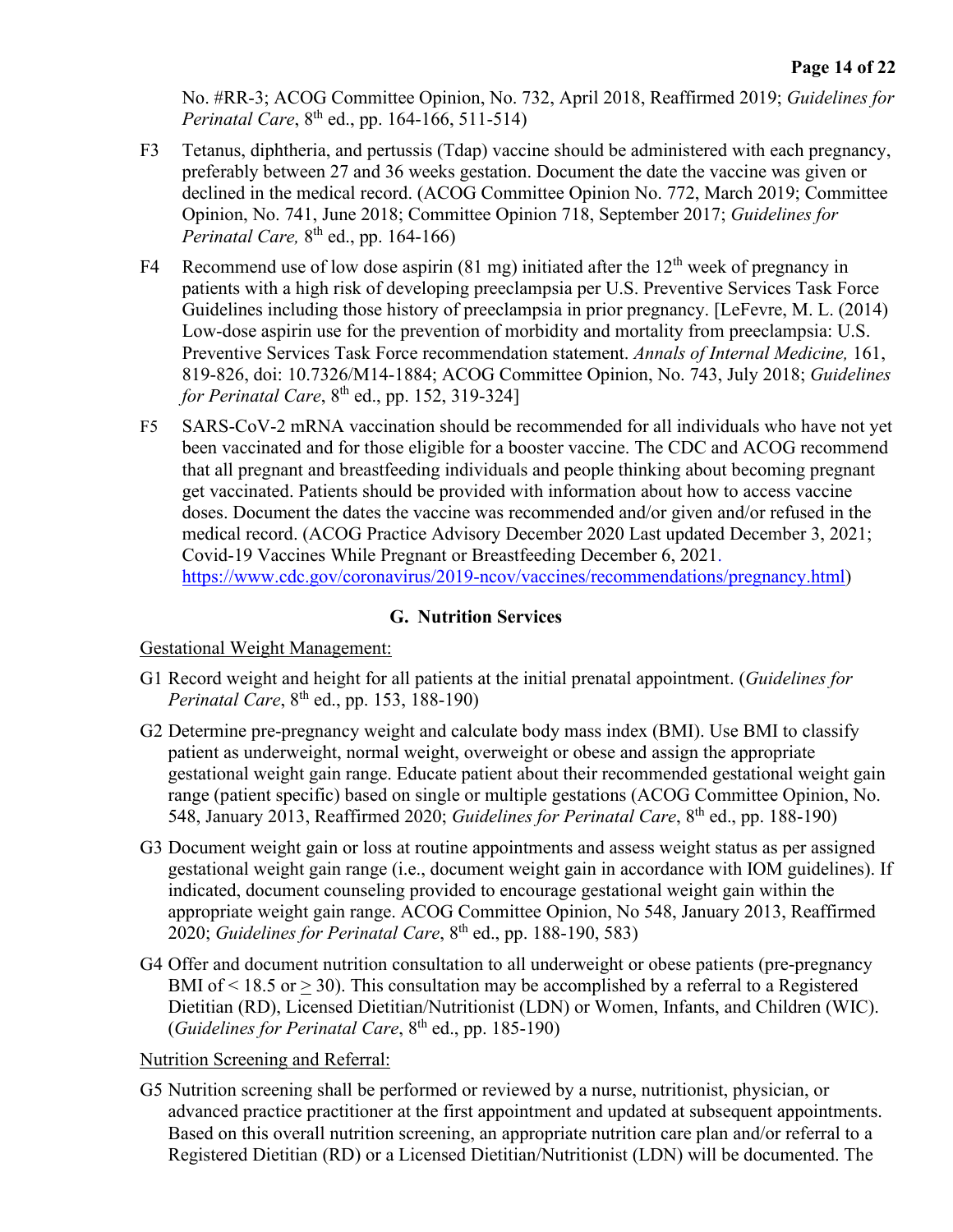LDN should be licensed by the NC State Board of Dietetics. (*Guidelines for Perinatal Care*, 8<sup>th</sup> ed., pp. 6-8; NCAC, Title 21, Chapter 17 -Dietetics/Nutrition)

- G6 Provide a prenatal supplement containing folic acid and iron. If the patient has Medicaid or thirdparty insurance, a prescription for prenatal vitamins will be provided. For those patients without third party reimbursement, the health department shall provide the prenatal vitamins containing folic acid and iron. The health department shall document that each patient has obtained prenatal vitamins on the subsequent prenatal visits after the initial prescription is given and refilled. (*Guideline for Perinatal Care*, 8<sup>th</sup> ed., pp. 185-188)
- G7 Refer all patients categorically eligible for the WIC Program to that program (using appropriate referral platforms) for nutrition education, lactation support, eligible breastfeeding supplies and supplemental foods. Refer all individuals needing other supplemental food/nutrition resources (SNAP; school meals, emergency foods, etc.) to other local resources as appropriate.

#### **H. Psychosocial Services**

- H1 Complete initial, interval, and postpartum screenings for substance use, depression, interpersonal violence, and tobacco/electronic nicotine delivery systems and refer as indicated.
- H2 Coordinate the plan of care with the patient's CMHRP Care Manager as applicable. If the patient is not engaged with a CMHRP Care Manager, refer patient for services if Medicaid eligible.

#### **I. Patient Education**

#### *Provide and document the following:*

- I1 Education specific to individual risk conditions.
- I2 Basic prenatal education in an individual or group format. Appropriately trained members of the maternal health team can provide the education. These include nurse, nutritionist, social worker, physician, advanced practice practitioner, and health educator. For example, if the social worker or the nutritionist provides education on a given topic, this education need not be repeated by another member of the health team. (*Guidelines for Perinatal Care*, 8<sup>th</sup> ed., pp. 6-8)
- I3 Scope of care (including what is expected at the first prenatal appointment and anticipated schedule of appointments); lab studies that may be performed; options for prenatal care; office policies; emergency coverage and cost; and expected course of pregnancy. (*Guidelines for Perinatal Care*, 8<sup>th</sup> ed., pp. 150-154)
- I4 Provider coverage for labor and delivery services.
- I5 Adverse signs/symptoms of pregnancy, including vaginal bleeding, rupture of membranes, nausea/vomiting, and decreased fetal movement, to contact provider.
- I6 Practices to promote health maintenance; balanced nutrition (ideal calorie intake and weight gain); exercise safety and daily activity; travel; alcohol and tobacco consumption or use of electronic nicotine delivery systems, caution about drugs (illegal, prescription, and nonprescription); use of safety belts; sauna and hot tub exposure; vitamin and mineral toxicity; prevention of HIV infection and other STIs; environmental exposure such as secondhand smoke and lead; and nausea and vomiting during pregnancy. (ACOG Committee Opinion, No. 746, August 2018, Reaffirmed 2019; Committee Opinion, No. 804, April 2020; Practice Bulletin, No. 189, January 2018; *Guidelines for Perinatal Care*, 8<sup>th</sup> ed., pp. 185-198)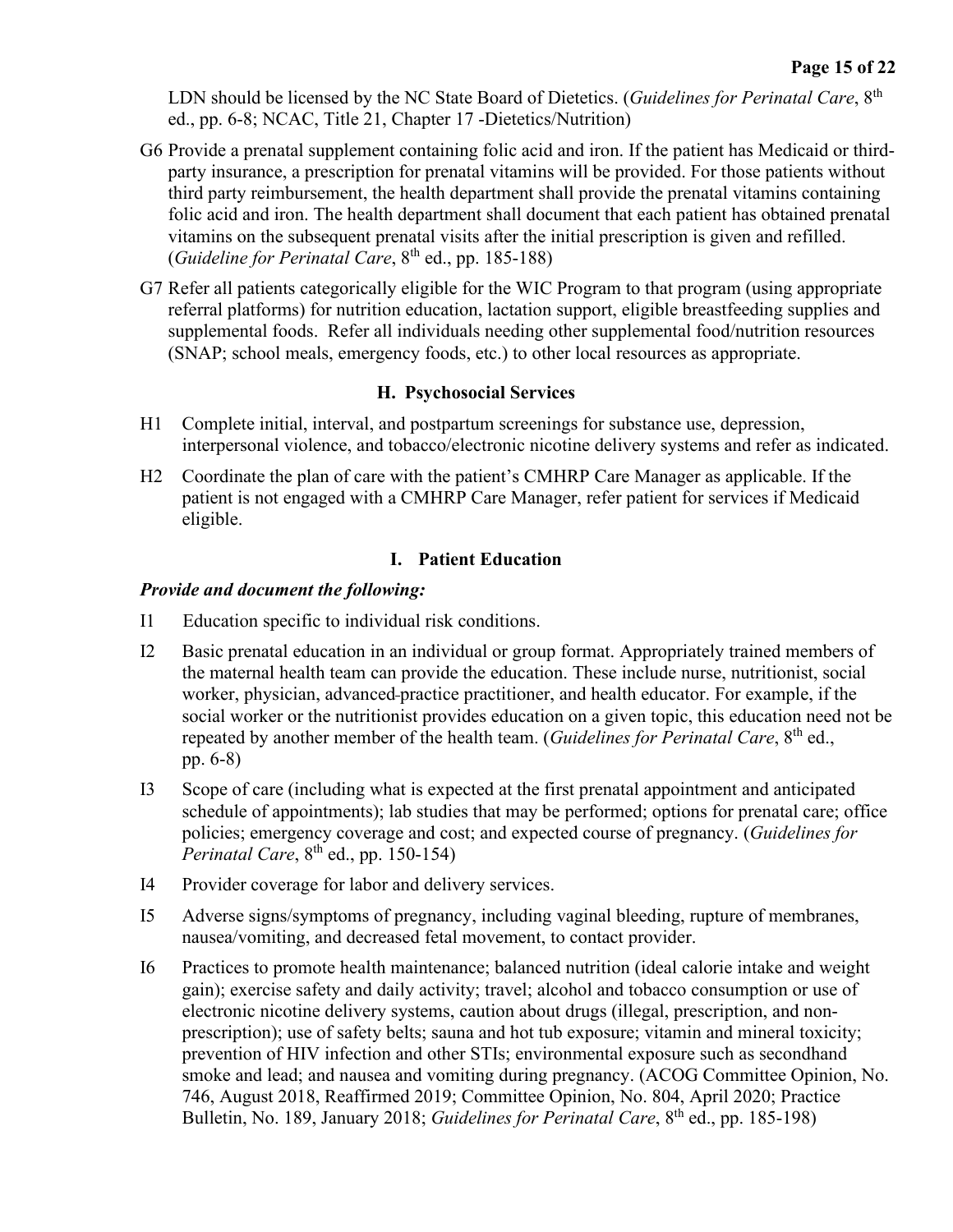- I7 Warning signs to terminate exercise while pregnant include chest pain, vaginal bleeding, dizziness, headache, decreased fetal movement, rupture of membranes, muscle weakness, calf pain or swelling, preterm labor, or regular uterine contractions. (ACOG Committee Opinion, No. 804, April 2020; *Guidelines for Perinatal Care*, 8th ed., pp. 190-191)
- I8 Educational programs available (such as childbirth education, which should provide information on labor, pain relief, delivery, infant care, and postpartum period, car seat safety, or breastfeeding). (*Guidelines for Perinatal Care*, 8<sup>th</sup> ed., pp. 211-217)
- I9 Benefits of breastfeeding and risks of not breastfeeding. (Office of the Surgeon General, Centers for Disease Control and Prevention, and Office on Women's Health. (2011). (US DHHS, *The Surgeon's General call to action to support breastfeeding*; *JOGNN*, No. 44, 145-149, (2015); ACOG Committee Opinion, No. 756, Oct. 2018; *Guidelines for Perinatal Care*, 8th ed., pp. 216-217, 371-379, 427)
- I10 Dangers of eating certain fish with high levels of mercury, including shark, swordfish, king mackerel and tilefish and risks associated with eating unpasteurized cheese and milk; hot dogs or luncheon meats (unless they are steaming hot); or refrigerated smoked seafood, pâtés or meat spreads. (*Guidelines for Perinatal Care*, 8th ed., pp. 194-195)
- I11 Planning for discharge and childcare; choosing the newborn's physician.
- I12 Financial responsibility to the patient for prenatal care and hospitalization (e.g., insurance plan participation, self-pay). (*Guidelines for Perinatal Care*, 8<sup>th</sup> ed., pp. 150-151)
- I13 Safe sleep education for all patients. (*Guidelines for Perinatal Care*, 8th ed., pp. 398-399)
- I14 Education on family planning method options. (*Guidelines for Perinatal Care*, 8th ed., pp. 134, 288-294)
- I15 Provide education on postpartum warning signs and symptoms and when to alert provider or to seek care at the nearest emergency department. (ACOG Committee Opinion, No. 736, May 2018) [https://i7g4f9j6.stackpathcdn.com/wpcontent/uploads/2020/02/01215318/](https://i7g4f9j6.stackpathcdn.com/wp-content/uploads/2020/02/01215318/pbwssylhandoutenglish.pdf)  [pbwssylhandoutenglish.pdf.](https://i7g4f9j6.stackpathcdn.com/wp-content/uploads/2020/02/01215318/pbwssylhandoutenglish.pdf) [https://i7g4f9j6.stackpathcdn.com/wpcontent/uploads/](https://i7g4f9j6.stackpathcdn.com/wpcontent/uploads/2020/02/01215508/pbwssylhandoutspanish.pdf)  [2020/02/01215508/pbwssylhandoutspanish.pdf](https://i7g4f9j6.stackpathcdn.com/wpcontent/uploads/2020/02/01215508/pbwssylhandoutspanish.pdf)

## **J. Staff Requirements and Training**

- J1 The Maternity Nurse Supervisor, CMHRP Care Managers and Supervisors, Health and Behavior Intervention Supervisor, and Clinical Social Workers shall have active electronic mail membership and direct access to the Internet. HMHC funds can be used to finance and maintain hardware, software, and subscription linkage to current local market values. The Internet connection enables participation in Women's Health Branch listservs, use of the VirtualHealth documentation system, and CareImpact, as well as access to other technical resources and to maternal health materials.
- J2 Maternal Health Nurse Training

Certain low-risk patients may receive designated services from public health nurses who have received special Maternal Health Enhanced Role Registered Nurse Training. In local health departments that have enhanced role screeners, a roster will be maintained and kept up-to-date. The roster shall include date of completion of the enhanced role registered nurse (ERRN) training, number of patient contact hours (combination of time spent as a nurse interviewer and highest-level care provider) and accrued educational contact hours. Enhanced role registered nurses must fulfill all requirements by June  $30<sup>th</sup>$  each year or they will lose enhanced role status due to elimination of program. There is no re-rostering component available.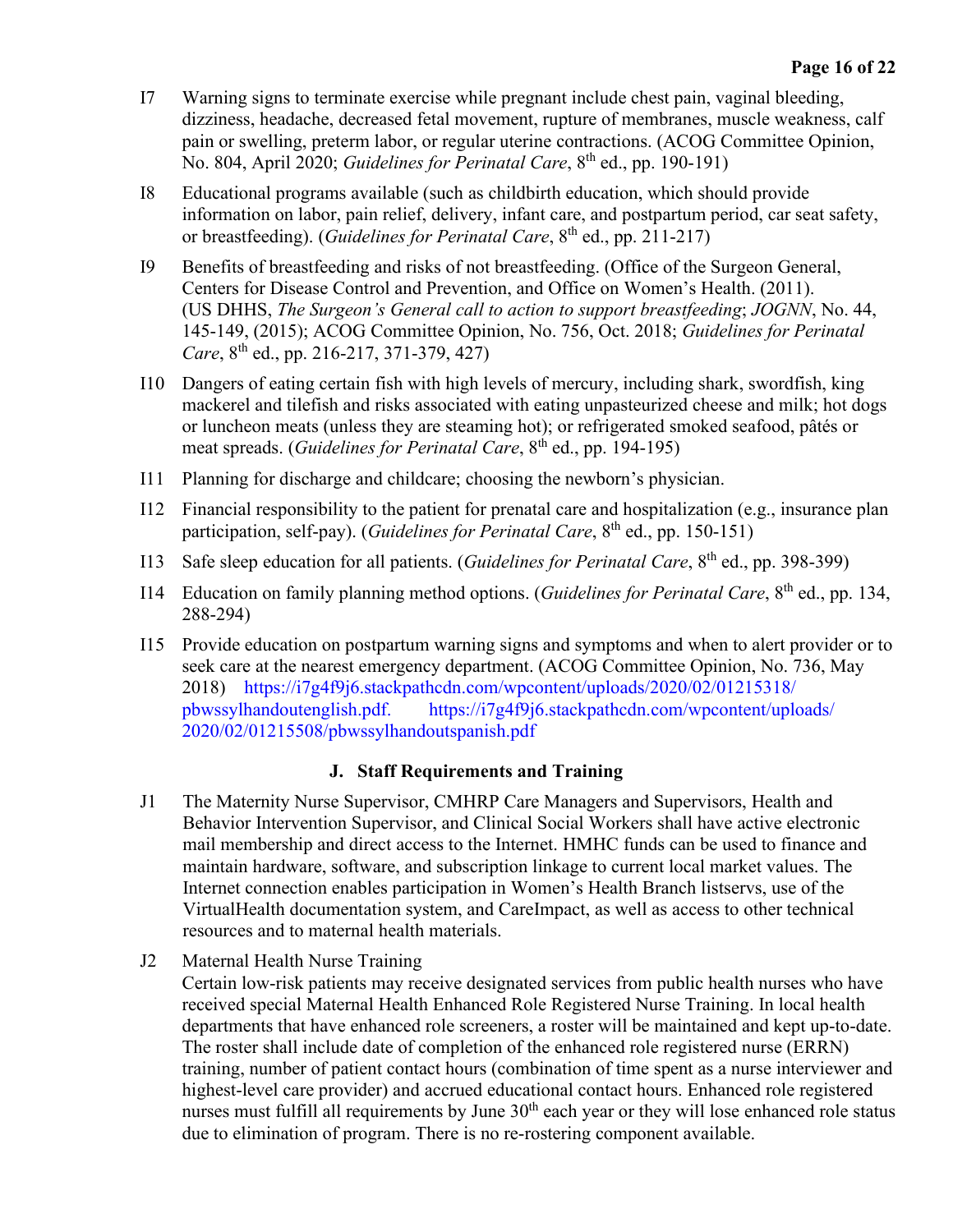J3 Each ERRN shall complete 100 clinical hours and 10 educational contact hours related to maternal health during the Agreement Addendum's Service Period (June 1, 2022 through May 31, 2023), with the documentation for these hours maintained and updated at the Local Health Department. Documentation for the hours completed under the prior year's (FY 21-22) Agreement Addendum must be submitted by August 15, 2022 to the Women's Health Branch, through completion of the WHB ERRN Survey. (This FY 22-23 Agreement Addendum will have its hours-completed data submitted under the next Agreement Addendum, FY 23-24.) A link to the survey will be sent via email to the ERRN as well as the Director of Nursing of the Local Health Department. The Local Health Department should advise the WHB of any ERRNs who have either retired or are no longer functioning as an ERRN and they will be removed from the current roster and will not be required to complete the survey. Additionally, any ERRN who is seeking to re-roster must submit a copy of the Standing Orders they operate under, and a competency checklist completed by the agency's Medical Director/Medical Consultant responsible for the Maternal Health Program.

## J4 CMHRP Manager Staffing and CMHRP Training

- a. Any changes in CMHRP Care Manager or CMHRP Care Management Supervisor positions shall be electronically submitted to<http://childrenyouth.staffing.sgizmo.com/s3/> as soon as possible. However, the changes must be submitted no later than 7 days after the staff change including hiring new staff, position vacancy, position elimination, or other staff changes. Additionally, the WHB Regional Social Work Consultant shall be notified of new staff as soon as possible but no later than 7 days after hire date.
- b. In the event of a staff vacancy or an extended absence, the Contingency Plan for Staff Absence or Vacancy Form found in the Program Toolkit must be completed and submitted as outlined in the form instructions. The Local Health Department shall maintain a contingency plan for any extended staff absence or vacancy to ensure that patients can access care management services in a timely manner and that there are no interruptions in service delivery. An extended staff absence is defined as longer than two weeks.
- c. Interruption of services or inability to meet quality assurance deliverables must be reported as soon as possible (but no later than 7 days) to the WHB Regional Social Work Consultant.
- d. All social workers hired as CMHRP Care Managers after September 1, 2011 must have a Bachelor of Social Work (BSW, BA in SW, or BS in SW) or Master of Social Work (MSW, MA in SW or MS in SW) from a Council on Social Work Education accredited social work degree program per the Services Agreement. Nurses that are hired to fill the positions must be a registered nurse (RN). [Note: non-degreed social workers cannot provide care management, even if they qualify as a social worker under the Office of State Personnel guidelines.]
- e. All new CMHRP Care Managers are required to complete the Care Management for High-Risk Pregnancies New Hire Orientation as outlined in the Care Management for High-Risk Pregnancies New Hire Orientation checklist located in the Program Toolkit, adhering to the specified timeframes in the document.
- J5 Clinical Social Work Staffing and Training
	- a. Written notification about staff changes shall be submitted to the WHB Clinical Social Work Consultant within 14 days of staff change including hiring new staff, position vacancy, position elimination, or other staff change.
	- b. All new Licensed Clinical Social Workers are required to complete the LCSW orientation materials located on the WHB website, [https://whb.ncpublichealth.com/provPart/](https://whb.ncpublichealth.com/provPart/training.htm)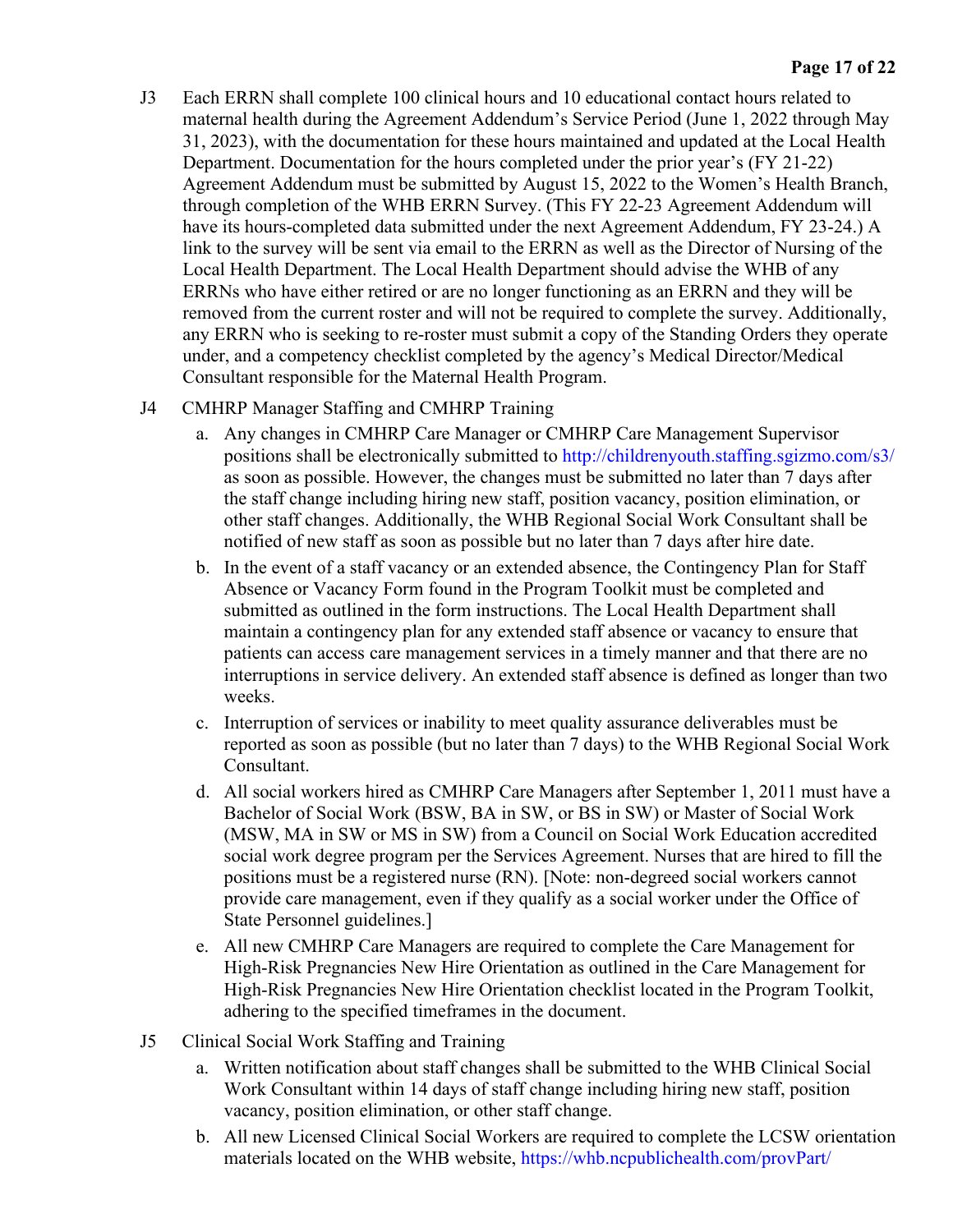[training.htm,](https://whb.ncpublichealth.com/provPart/training.htm) within two months of hire date. Additionally, the WHB Clinical Social Work Consultant shall be notified of course completion within 14 days of course completion.

J6 Recommend maternal health staff receive task appropriate breastfeeding promotion and support training from Breastfeeding Coordinators in health departments or from the six Regional Breastfeeding Training Centers in North Carolina at no cost. This training includes information on the clinic environment, goals and philosophies regarding breastfeeding, as well as task appropriate breastfeeding information, such as anticipatory guidance for the breastfeeding infant, the benefits of and the risks of not breastfeeding, anticipatory guidance related to breastfeeding and birth spacing/family planning, contraindications to breastfeeding, and information for referring patients for additional breastfeeding support services. Initial training for all maternal health staff is encouraged; on-going training as needed is recommended. Training certificates per person or per agency are available. (US DHHS**.** *The Surgeon's General Call to Action to Support Breastfeeding;* 2011*,* Action 9, pp. 46).

#### **IV. Performance Measures / Reporting Requirements:**

- 1. The Local Health Department shall improve birth outcomes and health status of individuals during pregnancy by meeting county-specific Outcome Objectives. Local Health Department outcomes data will reflect only the services provided and reported in Local Health Department-Health Service analysis (LHD-HSA). These Outcome Objectives are listed below and the actual county-specific numbers are located in the Agreement Addenda section on the Women's Health Branch website at [https://whb.ncpublichealth.com/provPart/ agreementAddenda.htm.](https://whb.ncpublichealth.com/provPart/agreementAddenda.htm)
	- a. Increase the number of maternal health patients served in the maternal health clinic.
	- b. Increase the number of maternal health patients who receive 7 or more antepartum care visits.
	- c. Decrease the percentage of maternal health patients who report tobacco use and electronic nicotine delivery systems.
	- d. Increase the percentage of maternal health patients who receive 5As counseling for tobacco and electronic nicotine delivery systems cessation.
	- e. Increase the percentage of maternal health patients who deliver and receive a postpartum home visit.
- 2. Reporting Requirements: The Local Health Department shall enter all program service data at least quarterly into the Local Health Department-Health Service Analysis (LHD-HSA) or a compatible reporting system.

#### **V. Performance Monitoring and Quality Assurance:**

- 1. The Regional Nurse Consultants (RNC), the Regional Social Work Consultants (RSWC) and the WHB Clinical Social Work Consultant conduct performance monitoring and quality assurance activities.
	- a. The RNCs will conduct activities for maternal health services. These activities include: development of a pre-monitoring plan 4 to 6 months prior to the designated monitoring month; monitoring visits every 3 years; and technical assistance via phone or email, or site visits, as needed. Monitoring visits include a review of audited charts, policies/procedures/ protocols, and standing orders, and a billing and coding assessment. A pre-monitoring visit is optional.
	- b. The RSWCs conduct performance monitoring and quality assurance activities for the Care Management for High-Risk Pregnancies program. These activities include: oversight of performance through the review of county and health plan level reports generated from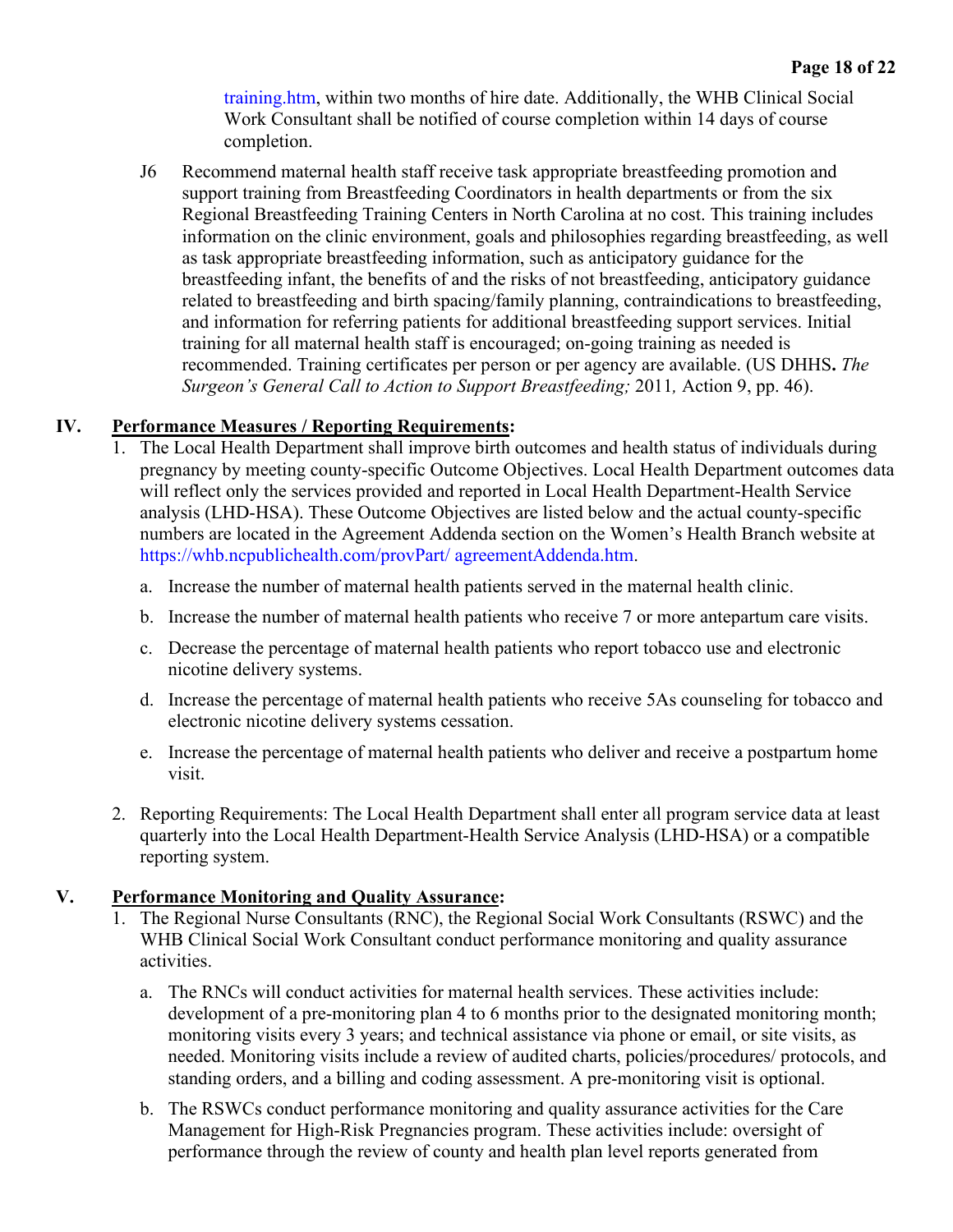administrative and care management VirtualHealth and CareImpact data, chart reviews, and site visits for performance review.

- c. The WHB Clinical Social Work Consultant will provide monitoring for health departments that provide Health and Behavior Intervention services every 3 years, in addition to technical assistance via phone, e-mail or site visits. Health and Behavior Intervention services provide intensive, focused counseling for pregnant and postpartum women who have serious psychosocial needs. Licensed clinical social workers employed by health departments may bill Medicaid for providing these services to Medicaid recipients.
- d. A written report is completed for all monitoring site visits. The monitoring report includes any needed corrective action plan (CAP) and is emailed within 30 days after the monitoring site visit to the local Health Director and lead agency staff.
- e. Additionally, WHB will review data outcomes including a focus on health disparities and inform the health director of unique or adverse trends. Site visits will be conducted to assist in a local assessment and planning process.
- 2. Consequences:
	- a. If a corrective action plan (CAP) is required, the Local Health Department must prepare and submit it within 30 days after the follow-up report is emailed to the Health Director by the DPH Program Contact. If a CAP has not been received within 30 days of the written report, then the Local Health Department does not have monitoring closure. If the monitoring is not closed within 90 days, the Local Health Department will be placed on high risk status which will require annual monitoring of that Local Health Department. Monitoring closure is defined as the Local Health Department being notified that their final CAP is acceptable or that they are being referred for continuing technical assistance.
	- b. A loss of up to 5% of funds may result for a Local Health Department if it does not meet the level of Maternal Health Patient deliverables (Attachment B) for a two-year period or expend all Healthy Mothers/Healthy Children (HMHC) funds for a two-year period.

## **VI. Funding Guidelines or Restrictions:**

- 1. Requirements for pass-through entities: In compliance with 2 CFR §200.331 *Requirements for pass-through entities*, the Division of Public Health provides Federal Award Reporting Supplements to the Local Health Department receiving federally funded Agreement Addenda.
	- a. Definition: A Supplement discloses the required elements of a single federal award. Supplements address elements of federal funding sources only; state funding elements will not be included in the Supplement. Agreement Addenda (AAs) funded by more than one federal award will receive a disclosure Supplement for each federal award.
	- b. Frequency: Supplements will be generated as the Division of Public Health receives information for federal grants. Supplements will be issued to the Local Health Department throughout the state fiscal year. For federally funded AAs, Supplements will accompany the original AA. If AAs are revised and if the revision affects federal funds, the AA Revisions will include Supplements. Supplements can also be sent to the Local Health Department even if no change is needed to the AA. In those instances, the Supplements will be sent to provide newly received federal grant information for funds already allocated in the existing AA.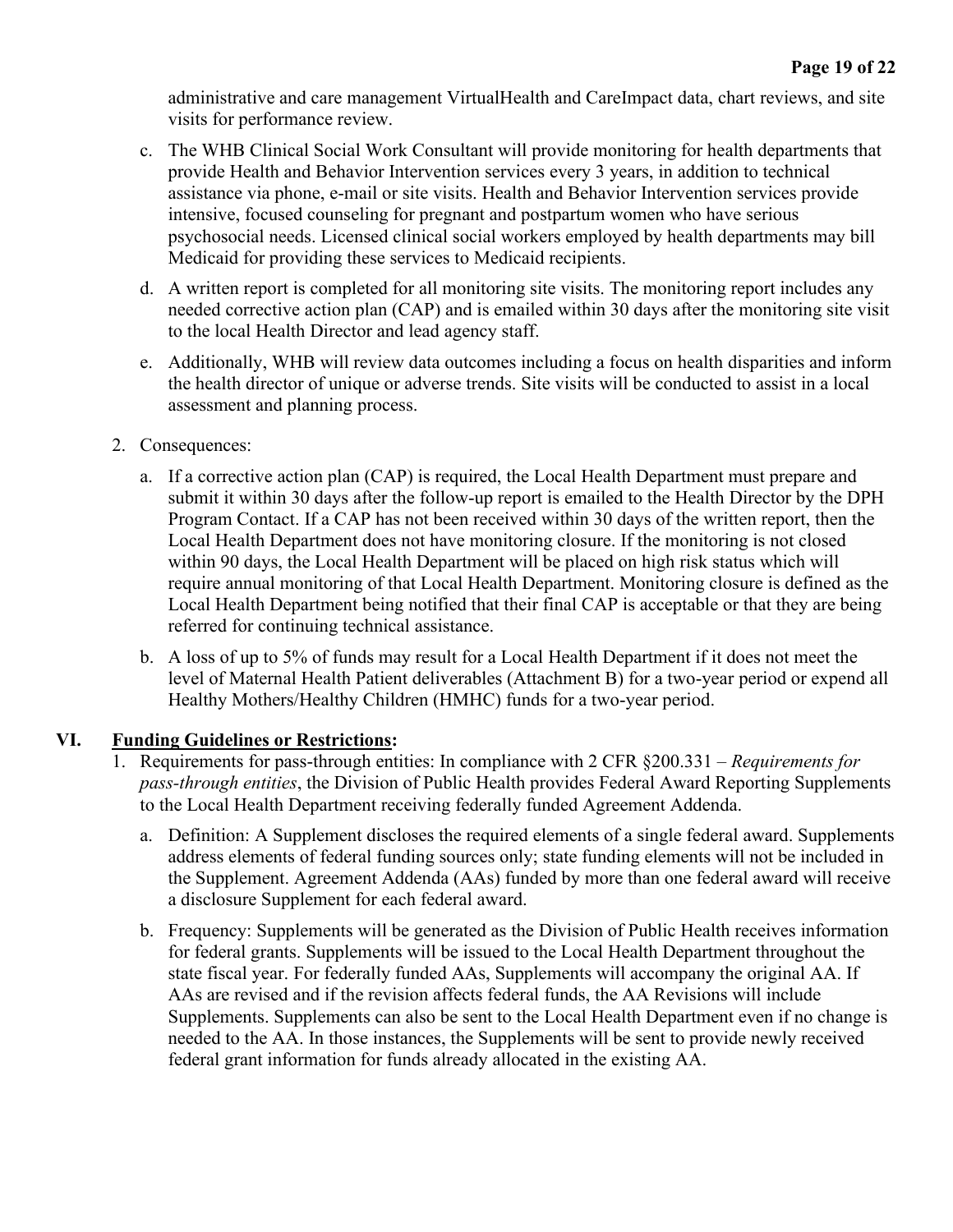#### **Attachment A**

#### **Detailed Budget Instructions and Information**

#### **Budget and Justification Form**

Applicants must complete the **Open Windows Budget Form for FY 22-23**. Upon completion, the Open Windows Budget Form must be emailed to **Phyllis.C.Johnson@dhhs.nc.gov**. The Open Windows Budget Form requires a line item budget and a narrative justification for each line item. The Open Windows Budget Form can be downloaded from the Women's Health Branch website at [https://whb.ncpublichealth.com/](https://whb.ncpublichealth.com/%20provPart/agreement-addenda.htm)  [provPart/agreement-addenda.htm.](https://whb.ncpublichealth.com/%20provPart/agreement-addenda.htm)

The Open Window Budget Form consists of 3 tabbed sheets in a Microsoft Excel workbook. These sheets are: Contractor Budget worksheet (sheet 1), Salary and Fringe worksheet (sheet 2) and Subcontractor Budget worksheet (sheet 3). Enter information only in yellow, pink or white shaded cells. The blue shaded fields will automatically calculate for you. Information will carry over from sheets 2 and 3 to sheet 1. Refer to the approved budget narrative from FY 21-22 as a reference for completing this FY 22-23 budget narrative.

#### **Narrative Justification for Expenses**

A narrative justification must be included for every expense listed in the FY 22-23 budget. Each justification should show how the amount on the line item budget was calculated, and clearly justify/explain how the expense relates to the program. The instructions on How to Fill Out the Open Windows Budget Form is posted on the Women's Health Branch website at [https://whb.ncpublichealth.com/provPart/agreement-addenda.htm.](https://whb.ncpublichealth.com/provPart/agreement-addenda.htm) Below are examples of line item descriptions and sample narrative justifications:

#### **Equipment**

The maximum that can be expended on an equipment item, without prior approval from the WHB, is \$2,000. An equipment item that exceeds \$2,000 shall be approved by the WHB before the purchase can be made. If an equipment item shall be used by multiple clinics, you must prorate the cost of that equipment item and the narrative must include a detailed calculation which demonstrates how the agency prorates the equipment.

Justification Example: 1 shredder  $\omega$  \$1,500 each for nursing office staff to shred confidential patient information. Cost divided between 3 clinics.  $$1500/3 = $500$ .

#### **Administrative Personnel - Fringe Costs**

Provide position title, staff FTE, brief description of the positions, and method of calculating each fringe benefit that shall be funded by this Agreement Addenda. A description can be used for multiple staff if the duties being performed are similar. Do not prorate the salary and fringe amounts. The spreadsheet will prorate these amounts based on the number of months and percent of time worked.

Justification Example: P. Johnson/J. Scott, PHN III, 2.0 FTE – work as registered nurses in the Maternal Health Clinic. They take histories, make assessments, review labs, and administer medication to patients who present themselves for prenatal care. M. Apple and S. Hat, Community Health Assistants, 0.75 FTE – work as nursing assistants in the Maternal Health Clinic. They check vital signs of patients presenting themselves for prenatal care and chaperone medical providers. In addition to stocking and cleaning the exam rooms.

Justification Example: FICA at 7.65% of budgeted salary; Retirement at 10% of budgeted salary; Unemployment at 2% of budgeted salary; and Other at 3% (includes life insurance, AD&D and liability insurance) of budgeted salary. Health insurance is \$6,000 per individual

#### **Incentives**

Incentives may be provided to program participants in order to ensure the level of commitment that is needed to achieve the expected outcomes of the program. While there is no maximum amount of funding that may be used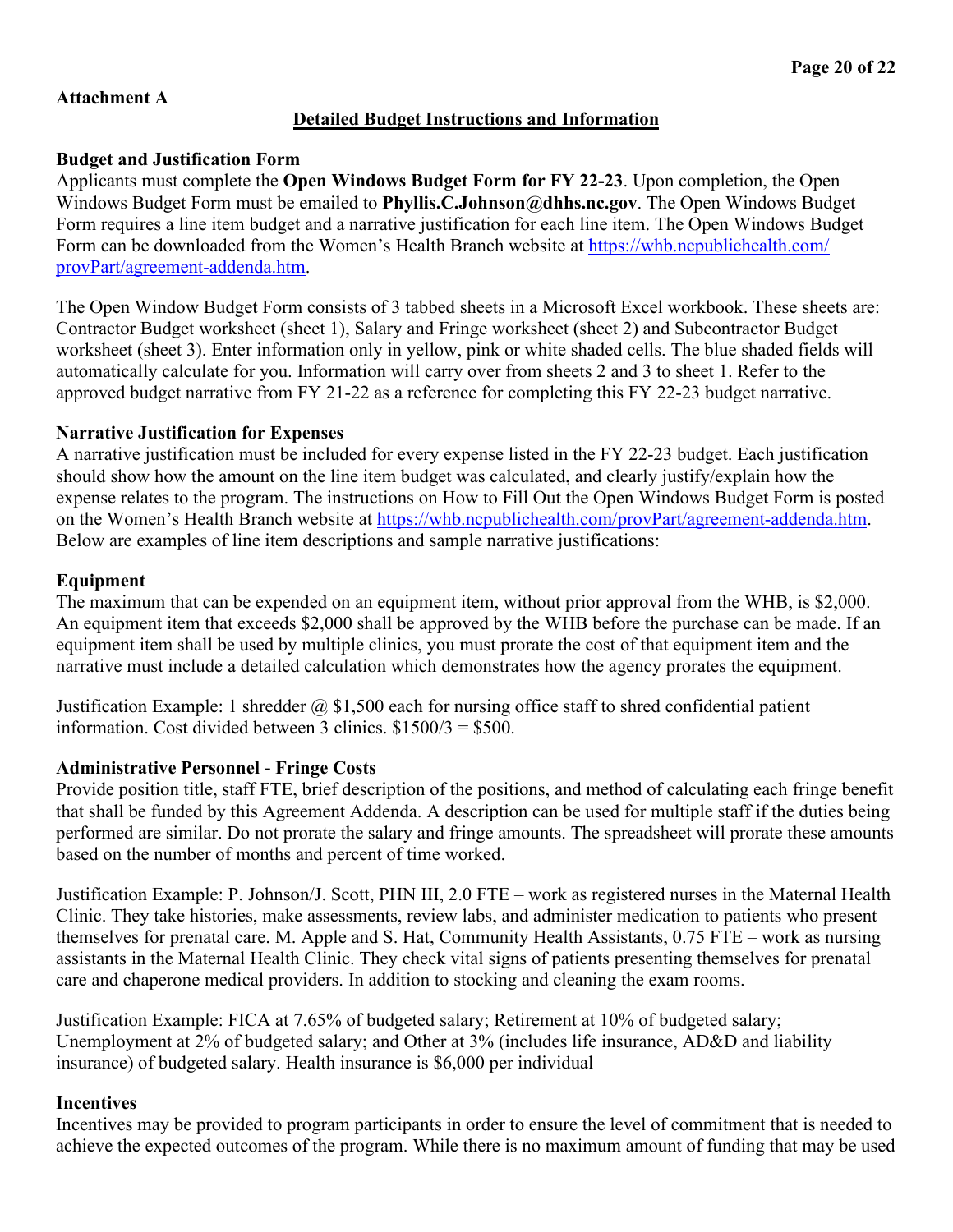to provide incentives for program participants, the level of incentives must be appropriate for the level of participation needed to achieve the expected outcomes of the program. Examples of incentive items include: gift cards, diaper bags, diapers, baby wipes, parent's night.

Justification Example: Diaper bags for 10 participants  $\omega$  \$20/bag = \$200.

#### **Travel**

Mileage and subsistence rates are determined by the North Carolina Office of State Budget and Management (OSBM) and the rates are available on the OSBM website at https://www.osbm.nc.gov/budman5-travelpolicies. The LHD can calculate travel and subsistence rates equal to or below the current state rates.

Current Subsistence Rates—For informational purposes, the OSBM lists the following schedule, effective July 1, 2021:

|                         | In-State | Out-of-State |
|-------------------------|----------|--------------|
| <b>Breakfast</b>        | \$13.00  | \$13.00      |
| Lunch                   | \$14.00  | \$14.00      |
| Dinner                  | \$23.00  | \$23.00      |
| Lodging (actual, up to) | \$96.00  | \$96.00      |
| Total                   | \$146.00 | \$146.00     |

Justification Example:

Overnight accommodations for Maternal Health Nurse Supervisor and 1 PHN II to attend XYZ Training: 2 nights' lodging x \$96.00 (excludes tax) = \$192; 2 breakfast x 2 staff  $\omega$  \$13.00/person = \$52.00; 2 lunches x 2 staff  $\omega$  \$14.00/person = \$56.00; 2 dinners x 2 staff  $\omega$  \$23.00/person = \$92.00. Total cost:  $$192.00$  lodging +  $$200.00$  meals =  $$392.00$ 

Current Mileage Rates—For informational purposes, the OSBM lists the standard mileage rate set by the Internal Revenue Service as \$0.585 cents per mile, effective January 1, 2022.